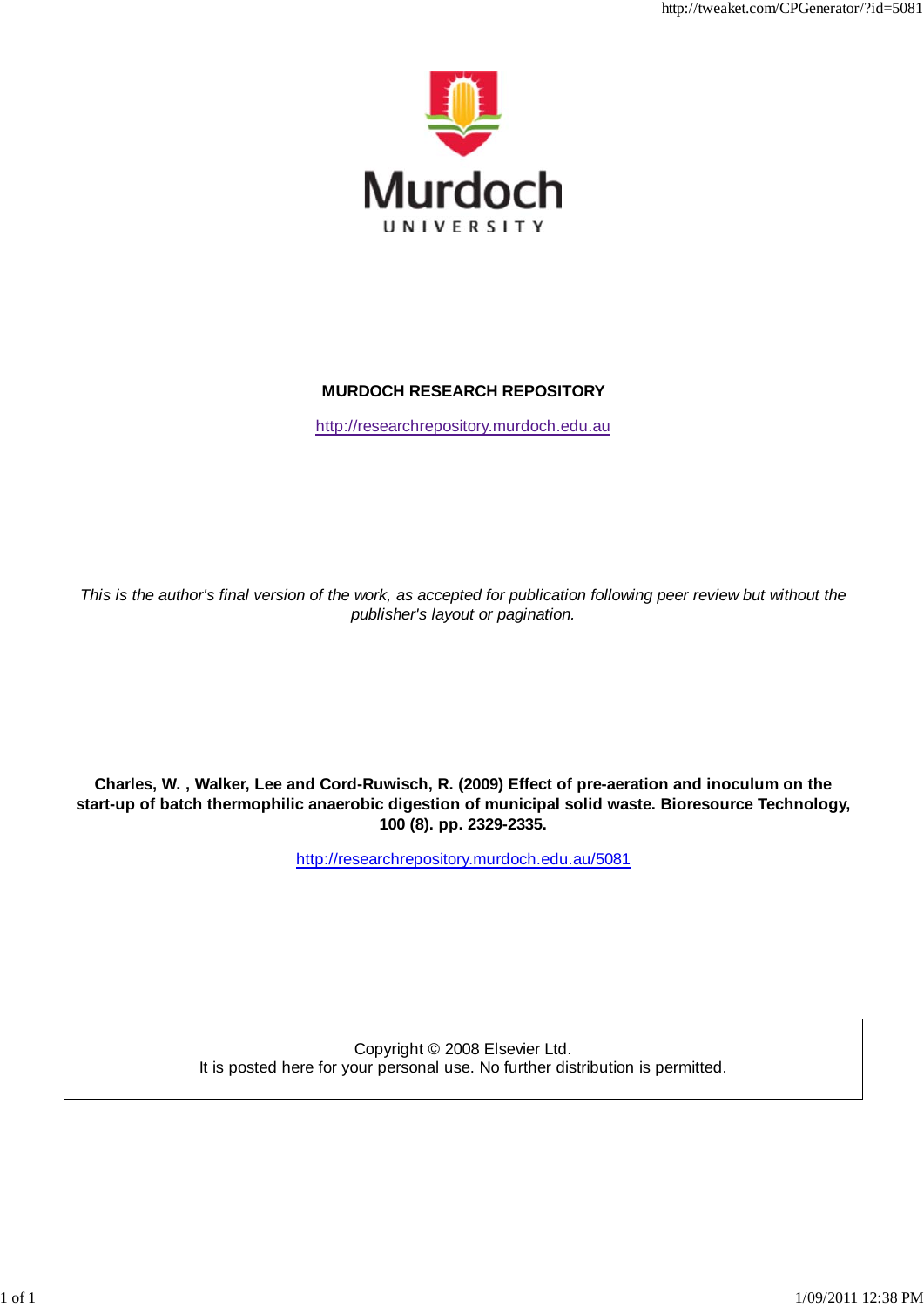# **Effect of Pre-aeration and Inoculum on the Start-up of Batch Thermophilic Anaerobic Digestion of Municipal Solid Waste**

W. Charles\*, L. Walker, R. Cord-Ruwisch

Centre for Organic Waste Management, Murdoch University, South Street, Murdoch, WA.

6150, Australia

(E-mail: *[w.charles@murdoch.edu.au](mailto:w.charles@murdoch.edu.au)*)

# **\*Coresponding Author:**

Dr. Wipa Charles

Research Fellow

Environmental Biotechnology CRC

[http://www.ebcrc.com.au](http://www.ebcrc.com.au/)

Division of Science and Engineering

Murdoch University, South street, Murdoch,

Western Australia 6150

Phone +61(0)8 9360 7407

Fax +61(0)8 9360 4713

E-mail: *[w.charles@murdoch.edu.au](mailto:w.charles@murdoch.edu.au)*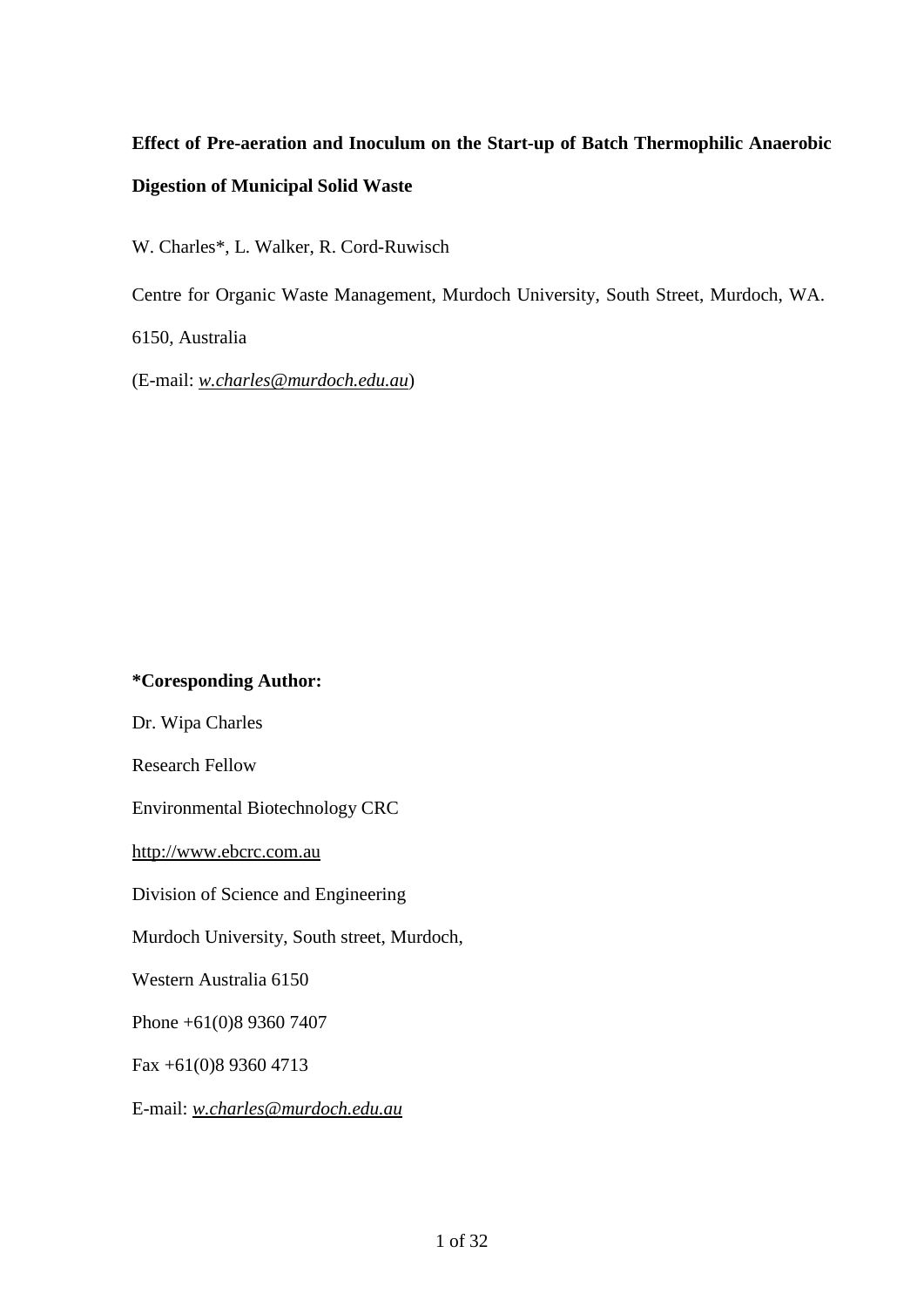## **Abstract**

In this study, a short pre-aeration step was investigated as pre-treatment for thermophilic anaerobic digestion of the organic fraction of municipal solid waste (OFMSW). It was found that pre-aeration of 48 hours generated enough biological heat to increase the temperature of bulk OFMSW to 60°C. This was sufficient selfheating of the bulk OFMSW for the start-up of thermophilic anaerobic digestion without the need for an external heat source. Pre-aeration also reduced excess easily degradable organic compounds in OFMSW, which were the common cause of acidification during the start-up of the batch system. Careful consideration however must be taken to avoid over aeration as this consumes substrate, which would otherwise be available to methanogens to produce biogas. To accelerate methane production and volatile solids destruction, the anaerobic digestion in this study was operated as a wet process with the anaerobic liquid recycled through the OFMSW. Appropriate anaerobic liquid inoculum was found to be particularly beneficial. It provided high buffer capacity as well as suitable microbial inoculum. As a result, acidification during start-up was kept to a minimum. With volatile fatty acids (VFAsacetate in particular) and  $H_2$  accumulation typical of hydrolysis and fermentation of the easily degradable substrates during start-up, inoculum with high numbers of hydrogenotrophic methanogens was critical to not only maximise CH<sub>4</sub> production but also reduce  $H_2$  partial pressure in the system to allow VFAs degradation. In a lab scale bioreactor, the combined pre-aeration and wet thermophilic anaerobic digestion was able to stabilise the OFMSW within a period of only 12 days. The stabilised inert residual material can be used as a soil amendment product.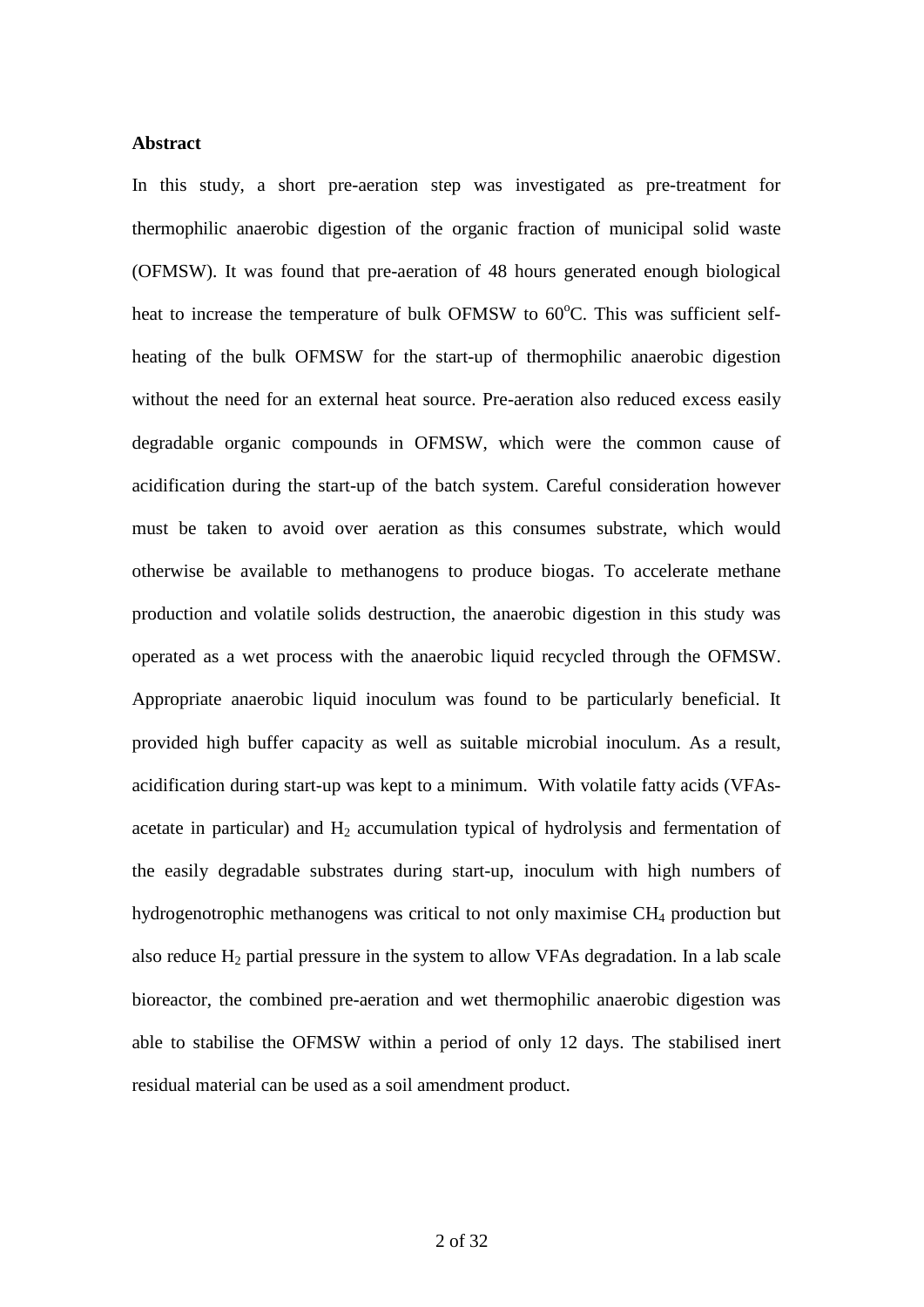**Key words**: anaerobic digestion, thermophilic, municipal solid waste, pre-treatment, inoculum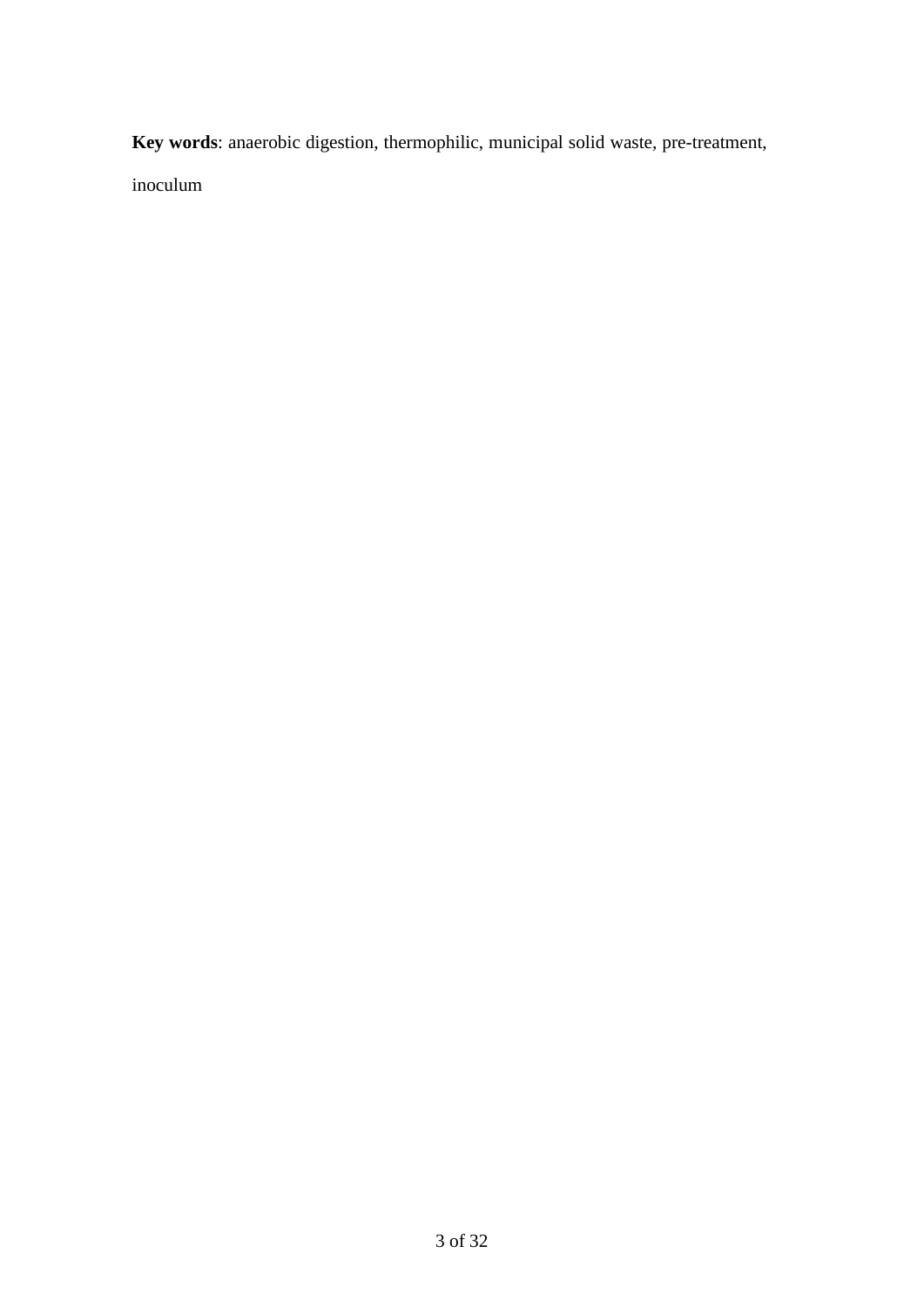## **INTRODUCTION**

The production of municipal solid waste (MSW) is continuously increasing. On a global scale, the amount of MSW generated worldwide in 2006 was 2.02 billion tonnes (Key Note, 2007) with production predicted to increase by 51 % between 2005 and 2025. In Australia, at least 5 million tonnes of food and garden organic waste were collected from household, commercial and industrial sources between 2003 and 2007. About onethird of this waste was recycled into soil, mulch and compost products (Chiodo, 2007) and the balance went to landfill. As landfill gas emissions are one of the largest anthropogenic sources of methane (Adhikari *et al.,* 2006) it is necessary to implement better management practice to prevent these uncontrolled emissions. Anaerobic digestion offers an alternative approach whereby the methane, which would otherwise be released to the environment, can be recovered for energy/electricity generation.

Anaerobic digestion of MSW may be performed in various ways; the leading concepts are dry continuous systems, dry/semi-dry batch systems, wet continuous systems, and co-digestion with other types of waste. The benefits and disadvantages of each concept were described by Lissens *et al.* (2001). Anaerobic digestion of solid material involves a series of metabolic reactions including hydrolysis, fermentation and methanogenesis. Hydrolysis is regarded as the rate-limiting step as the MSW substrate comprises complex organic solids. Various thermal, chemical, and enzymatic pre-treatment methods have been extensively studied to increase substrate solubility and subsequent methane production (Kim *et al*., 2002; Kim *et al*., 2005; Hartmann, 2005; Sonakya *et al*., 2001).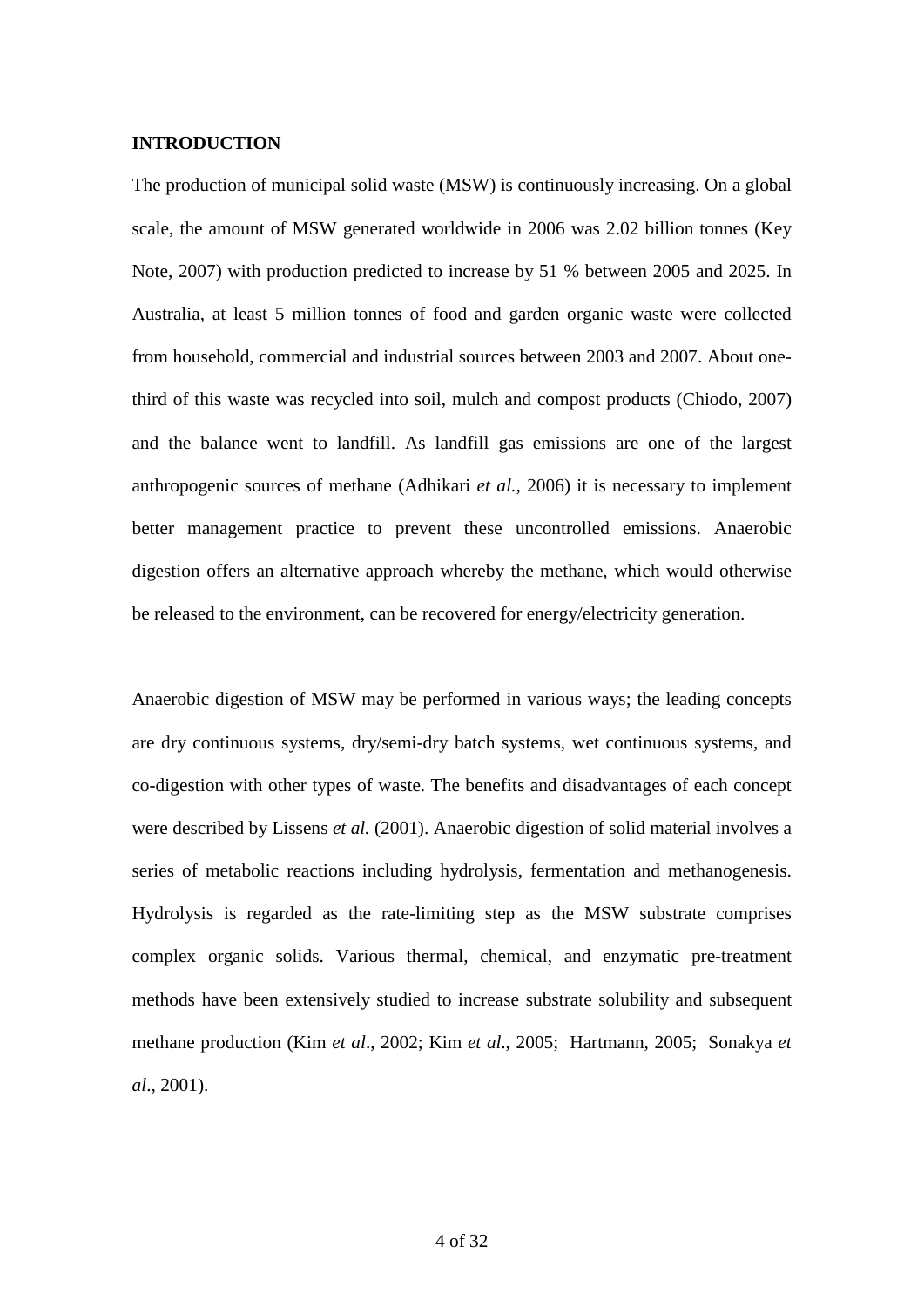Among biological methods, pre-aeration was found to improve the start-up and performance of dry anaerobic digestion of pulp mill sludge through methane yield and solids reduction [\(Capela](http://www.sciencedirect.com/science?_ob=ArticleURL&_udi=B6V24-4J7B0W9-2&_user=917906&_rdoc=1&_fmt=&_orig=search&_sort=d&view=c&_acct=C000047999&_version=1&_urlVersion=0&_userid=917906&md5=73e6a56e23de0a2e6b3aea14366e4374#bbib3#bbib3) *et al.*, 1999). [Hasegawa](http://www.sciencedirect.com/science?_ob=ArticleURL&_udi=B6V24-401HDXD-2&_user=917906&_coverDate=08%2F31%2F2000&_rdoc=1&_fmt=&_orig=search&_sort=d&view=c&_acct=C000047999&_version=1&_urlVersion=0&_userid=917906&md5=8b5251479d645cdb18f45c621ea26d43#bbib43#) and Katsura (1999) reported significant improvement in yield when sewage sludge was solubilised under slightly thermophilic aerobic conditions prior to anaerobic digestion. They suggested that the improvement was the result of external enzymes secreted by thermophilic aerobic bacteria. Resent work by Nguyen *et al*. (2007) showed a positive effect in methane production through micro-aeration, although it was unclear if the improvement was a result of hydrolysis enhancement.

Pre-aeration has also been used to remove the easy-degradable fraction of MSW prior to anaerobic digestion. It was found to improve methaongenic activities by reducing acidification, due to rapid degradation of easy-degradable organic compounds, during the start-up of batch anaerobic digestion (O'Keefe and Chynoweth, 2000; Parawira *et al.*, 2004).

In this study, a short aeration is used as a pre-treatment alternative prior to the batch thermophilic anaerobic digestion of MSW. Thermophilic digestion of solid waste is known to provide higher methane yields than their mesophilic counterpart (Nimmrichter and Kubler, 1999). However, thermophilic digestion involves greater demand for heating, which is in many cases approximates the excess energy yield (Mata-Alvarez *et al.,* 2000). One of the expected benefits of using pre-aeration is the self heating capacity due to aerobic respiration. Other benefits and disadvantages of pre-aeration on thermophilic anaerobic digestion of OFMSW were investigated. To optimise process performance, the anaerobic digestion in this study was operated as a wet process with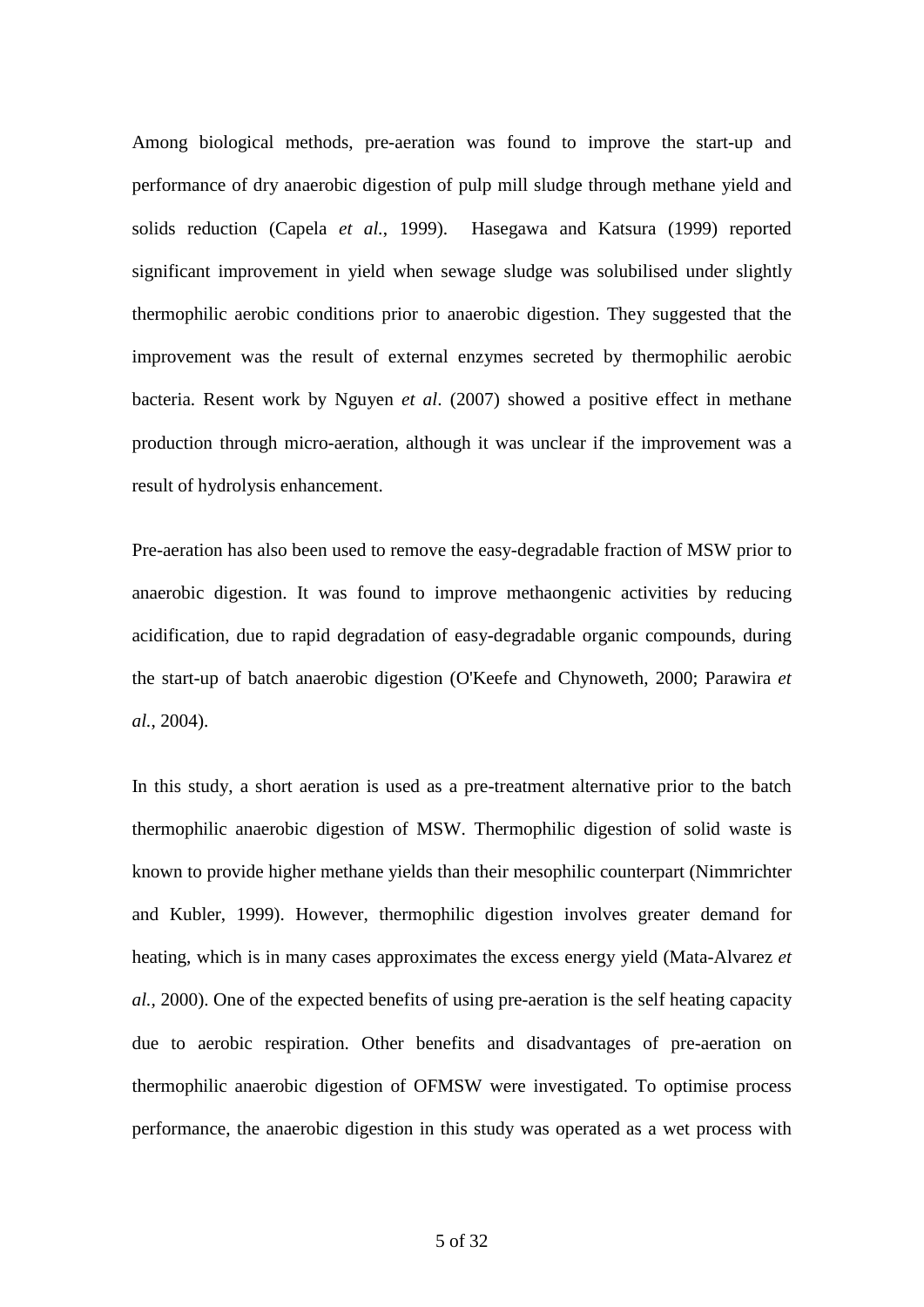liquid recycling through OFMSW content. Anaerobic inoculum (liquid) was used for the start-up of the anaerobic digestion step. The benefits of inocumum on batch thermophilic anaerobic digestion of OFMSW are also studied and discussed.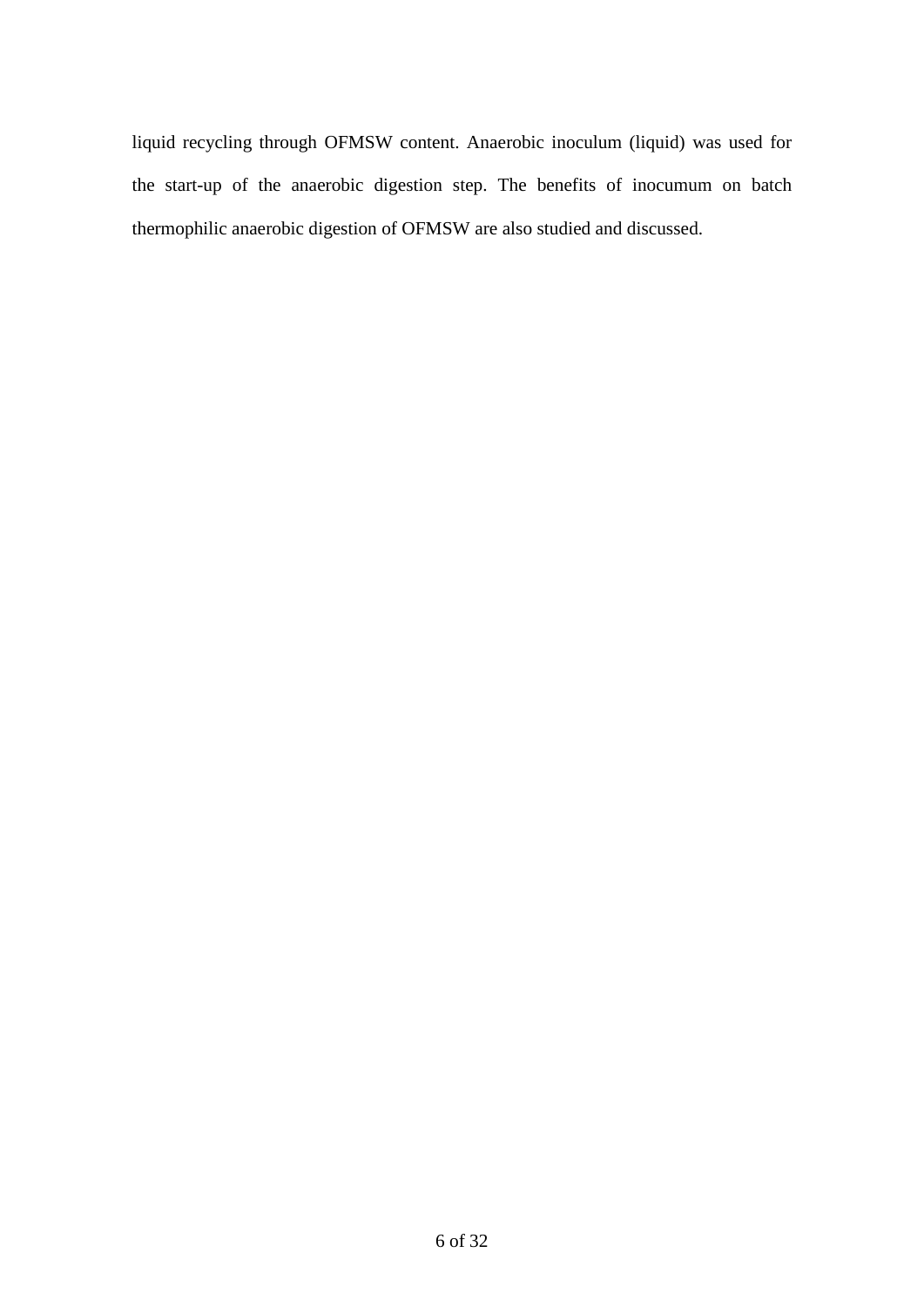#### **MATERIALS AND METHODS**

## **Reactor Design and Operation**

The reactor used in this experiment is based on the DiCOM® reactor (Walker *et al.,* 2006a) which combines composting and thermophilic anaerobic digestion in a single closed vessel under batch conditions. It allows both pre-aeration and anaerobic digestion of OFMSW in the same reactor.

The 7L cylindrical reactor is made from high temperature PVC and is insulated with closed cell elastomeric foam (Aeroflex®). It is fully computer controlled and equipped with probes and sensors as detailed in Figure 1. The external reactor temperature was maintained at a temperature equivalent to that of the reactor core, via a heat tape wrapped around the reactor to a maximum of 60°C.

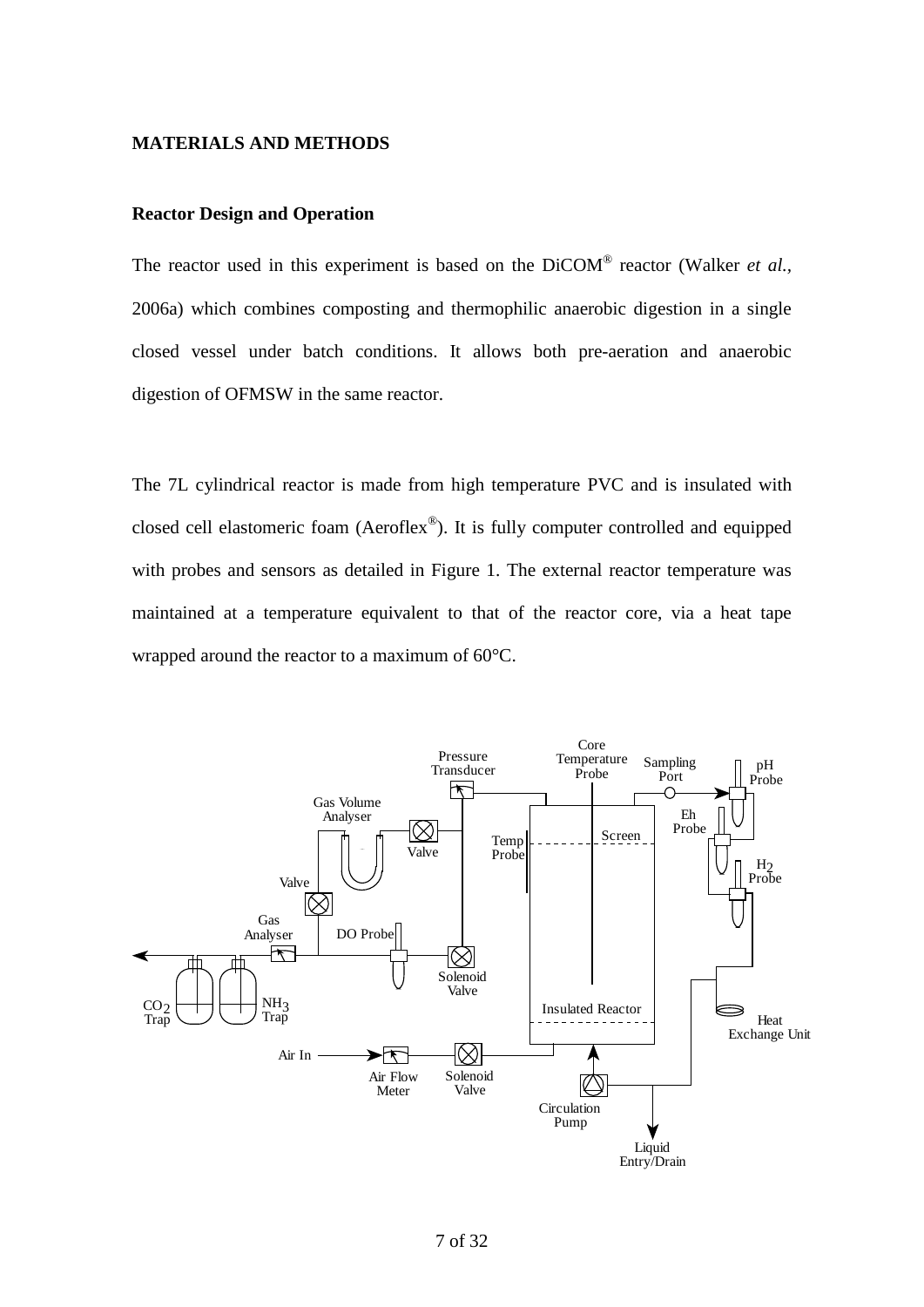#### Fig. 1. Laboratory-scale DiCOM# reactor design

Pre-aeration: Pressurized air was introduced into the sealed reactor until the internal pressure was raised to a predetermined level, at which time inflow air was stopped and the internal pressure maintained before being released. This aeration regime was repeated every 10 minutes.

To produce pre-aerated OFMSW with different aeration periods, the internal volume of the reactor was divided into 6 equal vertical compartments using plastic dividers. The experiment initially filled only one compartment with OFMSW. For each of the following 5 days, a new compartment was filled with fresh OFMSW. At the end of day 6, aeration was stopped. The OFMSW, representing the different aeration periods, were then carefully removed from each compartment and used immediately.

Thermophilic anaerobic digestion: was performed by flooding the reactor with liquid (anaerobic inoculum) and re-circulated (maximum rate: 70mL/min) through an external heat exchange unit to maintain the temperature at 55°C. Liquid was withdrawn from the top of the reactor and reintroduced to the bottom of the reactor to minimize feed compaction and liquid channelling.

#### **Logged Data**

 $O<sub>2</sub>$  concentration, airflow rate, internal pressure, core and outside reactor temperature, pH and biogas generation rate were logged by computer using a Labjack USB interface and National Instruments LabView 7 control software.  $O_2$  concentration in the exit gas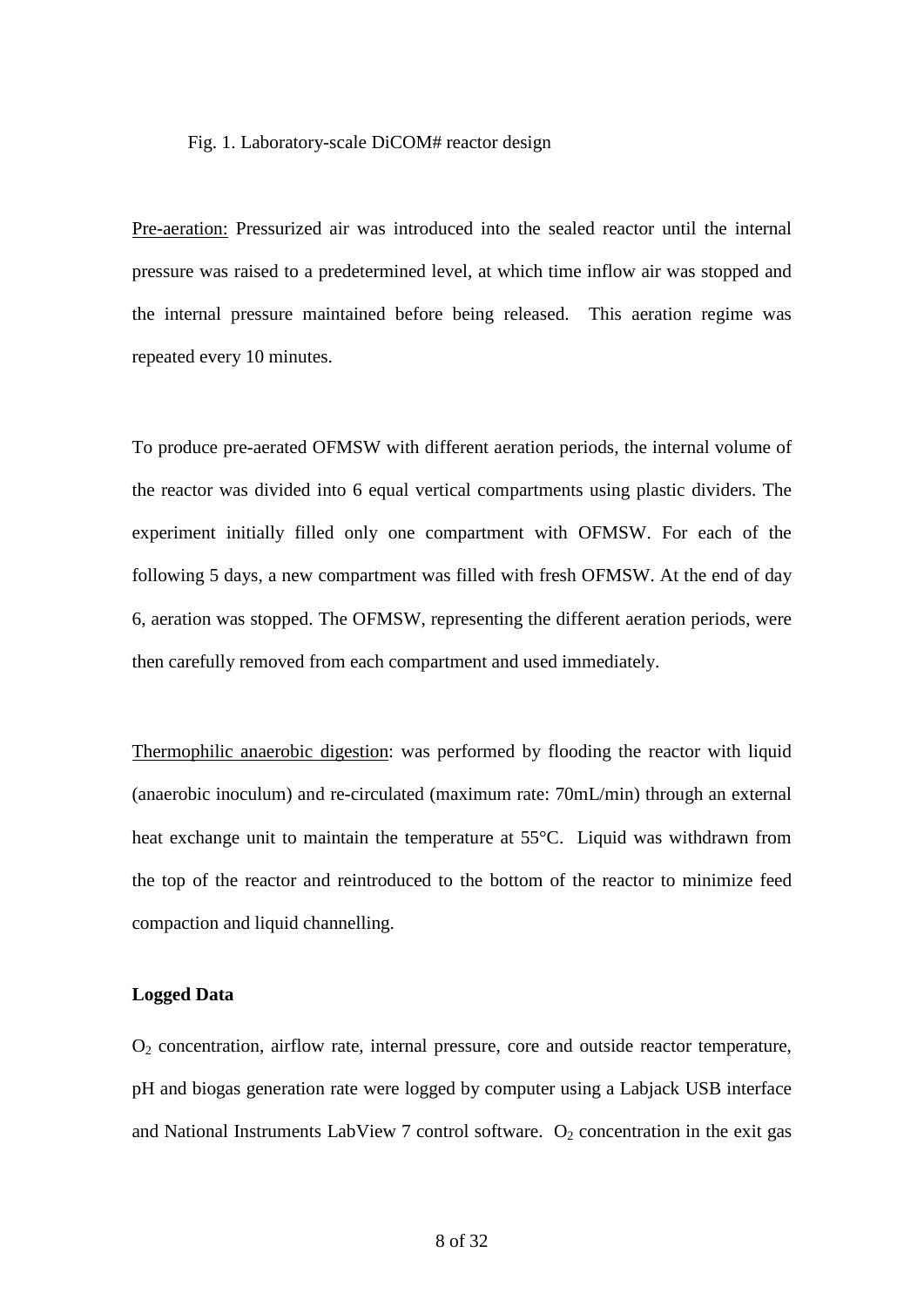during the pre-aeration was measured using a polarographic (Mettler Toledo InPro6100)  $O<sub>2</sub>$  sensor. Biogas production was determined by the downward displacement of oil (Dow Corning 200 Fluid 50CS) with real-time  $CO<sub>2</sub>$  and  $CH<sub>4</sub>$  concentrations in the exit gas logged by a gas analyser (Geotechnical Instruments GA 2000).

## **MSW source and characteristics**

Municipal solid waste (MSW) collected in the metropolitan area of Perth, Western Australia in March 2005 was passed through a mechanical sorting trommel with screen aperture of 50mm. Larger inert objects (plastic, metal, glass) in the sorted OFMSW were removed by hand before being further shredded so that the material would pass through a 25mm screen. The shredded OFMSW was sealed in plastic bags and frozen (-20°C) until required.

Prior to use, the OFMSW was thawed overnight to ambient temperature. To replace paper lost during the mechanical sorting process and provide a solid matrix, shredded paper (50g Hygenex® 2187951) and Jarrah wood chips (200g - trapped between 1 and 5mm screens) were added to the OFMSW (3kg, 1690g dry weight). De-ionised water (500mL) was added to provide sufficient moisture content of 55%. The C:N ratio of the mixed OFMSW was 18:1 and total volatile solids (TVS) was 0.56g/gTS. Fat, protein and carbohydrate contents were 4.5, 8.7, and 47.6 % of TS respectively. Throughout this study, this mixed OFMSW is referred to as OFMSW.

### **Anaerobic inoculum (liquid)**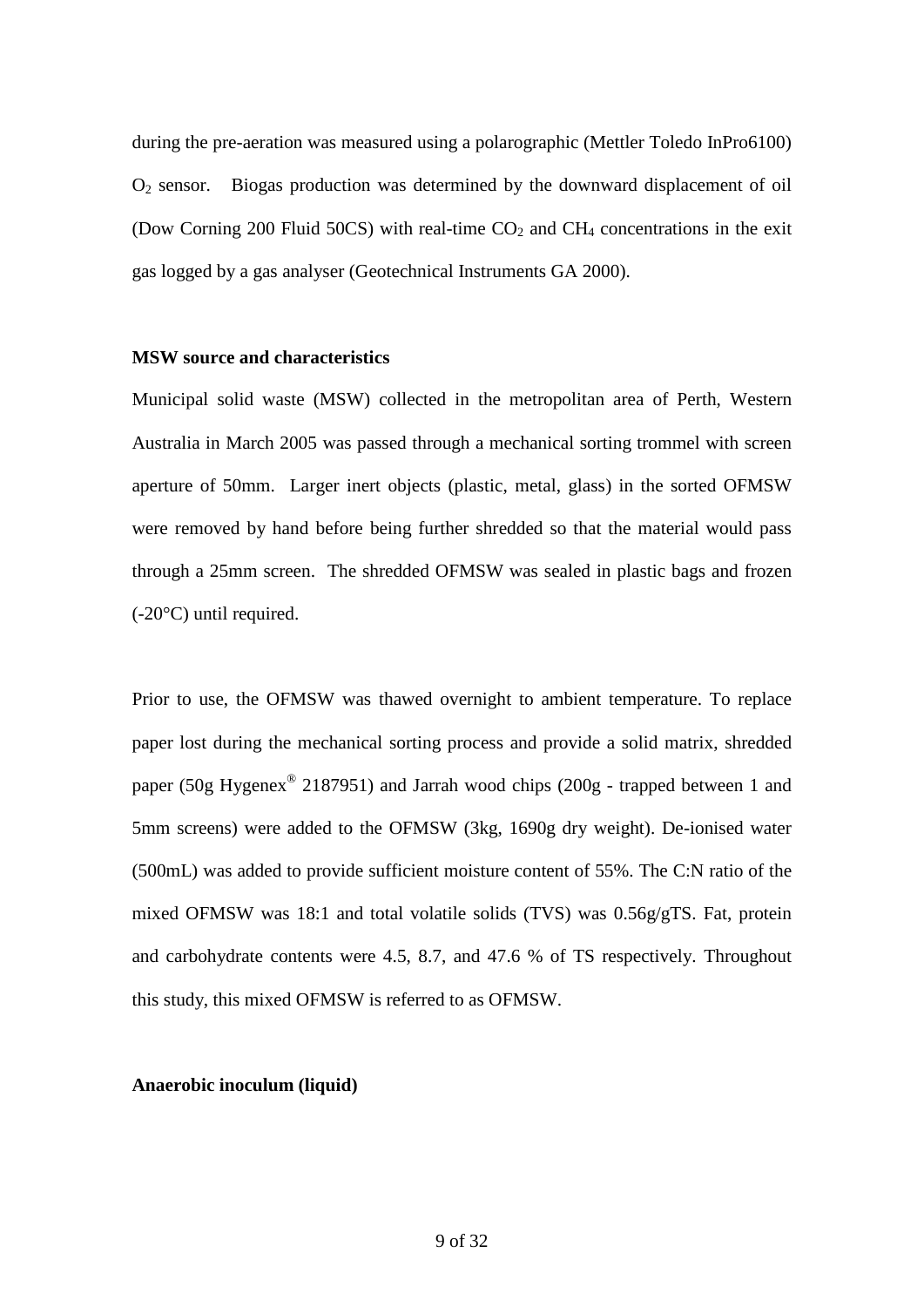Anaerobic inoculum used in this study was the anaerobic liquid drained from a lab-scale thermophilic anaerobic digester of OFMSW and stored at ambient temperature under an  $N_2$  atmosphere until required. In preparation for use, the anaerobic liquid was heated in a water-bath from room temperature to 55°C over a 48 hour period and maintained at this temperature for 3 days prior to being introduced to the reactor.

## **Batch (serum vial) experiment**

All batch experiments were performed in 100mL serum bottles in triplicate. After the contents were introduced, the serum bottles were sealed with 1-cm thick butyl rubber stoppers and capped with aluminium crimp seals. Headspaces were flushed with 80%  $N_2$  and 20%  $CO_2$  before they were incubated in a 55°C shaking water bath. After the medium had equilibrated to  $55^{\circ}$ C, the bottles were vented, using a syringe needle, to atmospheric pressure. Daily gas production was measured by the downward displacement of water.  $CH_4$ ,  $H_2$  and  $CO_2$  concentrations were determined using a Varian Star 3400 Gas Chromatograph (GC) equipped with a thermal conductivity detector. The carrier gas was high purity nitrogen at a flow rate of 30 ml/min. Separation was performed on a Pora-PakQ packed column (2m x 5mm (internal diameter)) maintained at  $40^{\circ}$ C. Detector and inlet temperatures were maintained at  $40$ and 120°C respectively. Manual injections of 50 µl headspace samples were performed with a 100 µl gas-tight syringe (Hamilton).

## **Chemical Analysis**

A Varian Star 3400 gas chromatograph (GC) fitted with a Varian 8100 auto-sampler was used to analyse the VFA concentration of liquid samples. Samples were acidified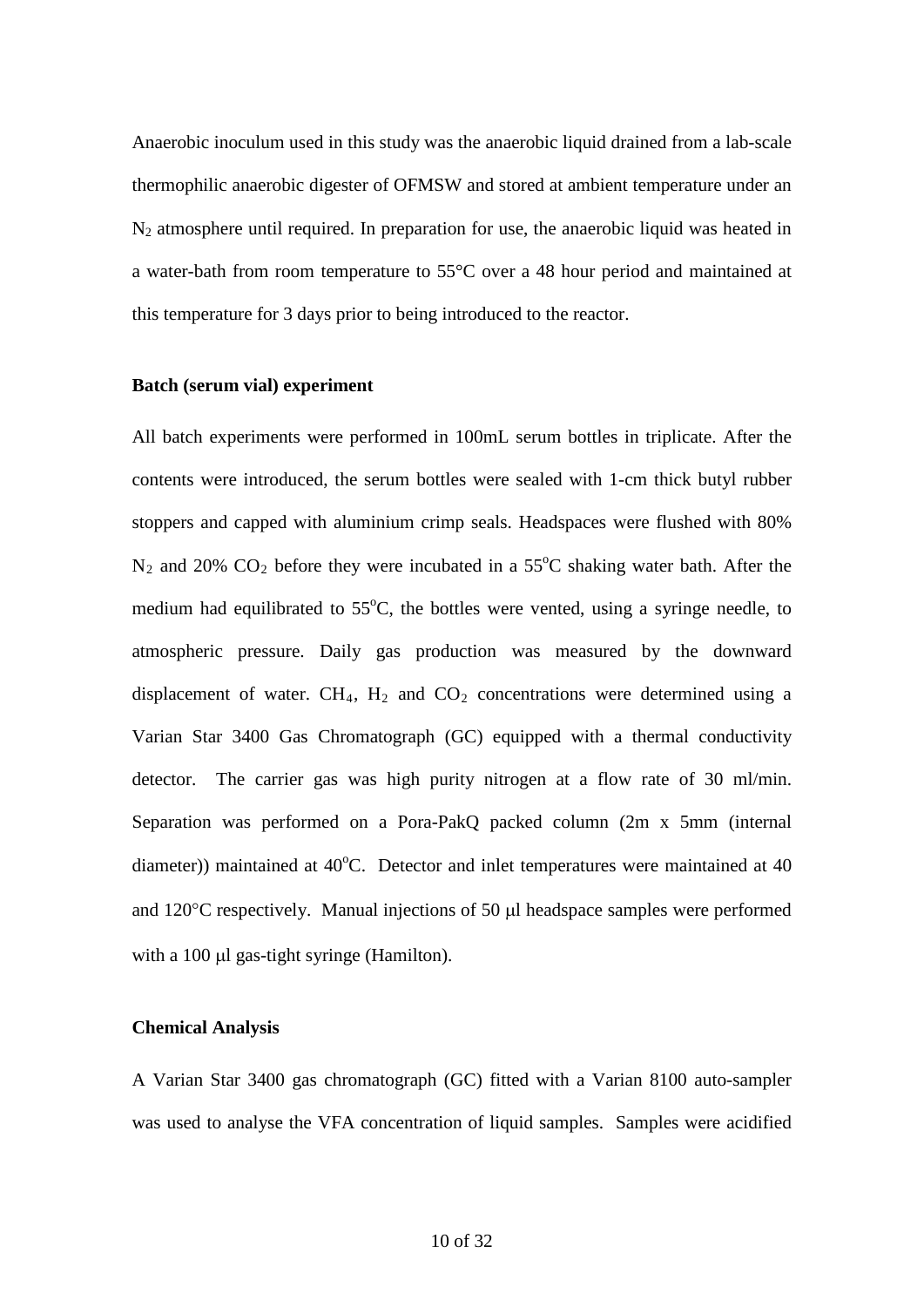with formic acid (to  $1\%$  (v/v)) before  $1\mu$ . Samples were injected onto an Alltech ECONOCAP<sup>TM</sup> EC<sup>TM</sup> 1000 (15m x 0.53mm 1.2 $\mu$ m i.d.) column. The carrier gas (N<sub>2</sub>) was set at a flow rate of 30mL/min. The oven temperature was programmed as follows: initial temperature 80 $^{\circ}$ C; temperature ramp 40 $^{\circ}$ C/min to 140 $^{\circ}$ C, hold for 1 min; temperature ramp 50°C/min to 230°C hold for 2 min. Injector and detector temperatures were set at 200 and 250°C respectively. The peak area of the Flame Ionisation Detector (FID) output signal was computed via integration using STAR Chromatography Software (© 1987-1995).

The moisture content of OFMSW was obtained by heating overnight at 105°C. Liquid extracts from the OFMSW samples were obtained to determine  $NH_4^+$  content, pH and COD (Chemical oxygen demand) as per Australian Standard (AS 4454 - 2003). NH<sub>4</sub><sup>+</sup> and COD concentration in extracts was determined as described by American Public Health Association (2005).

Methanogen cell counts were estimated by 3-tube MPN according to a standard method (de Man, 1975). Based on information from molecular analysis, which identified *Methanosarcina sp.* and *Methanoculleus sp.* as the predominant acetoclastic and hydrogenotrophic methanogens respectively, anaerobic media (DSM 334 medium in DSMZ, 1983) were prepared with substrates in the following final concentrations: 80 mM acetate for acetoclastic methanogens and 10 mM acetate +  $H_2$  +  $CO_2$  for hydrogenotrophic methanogens.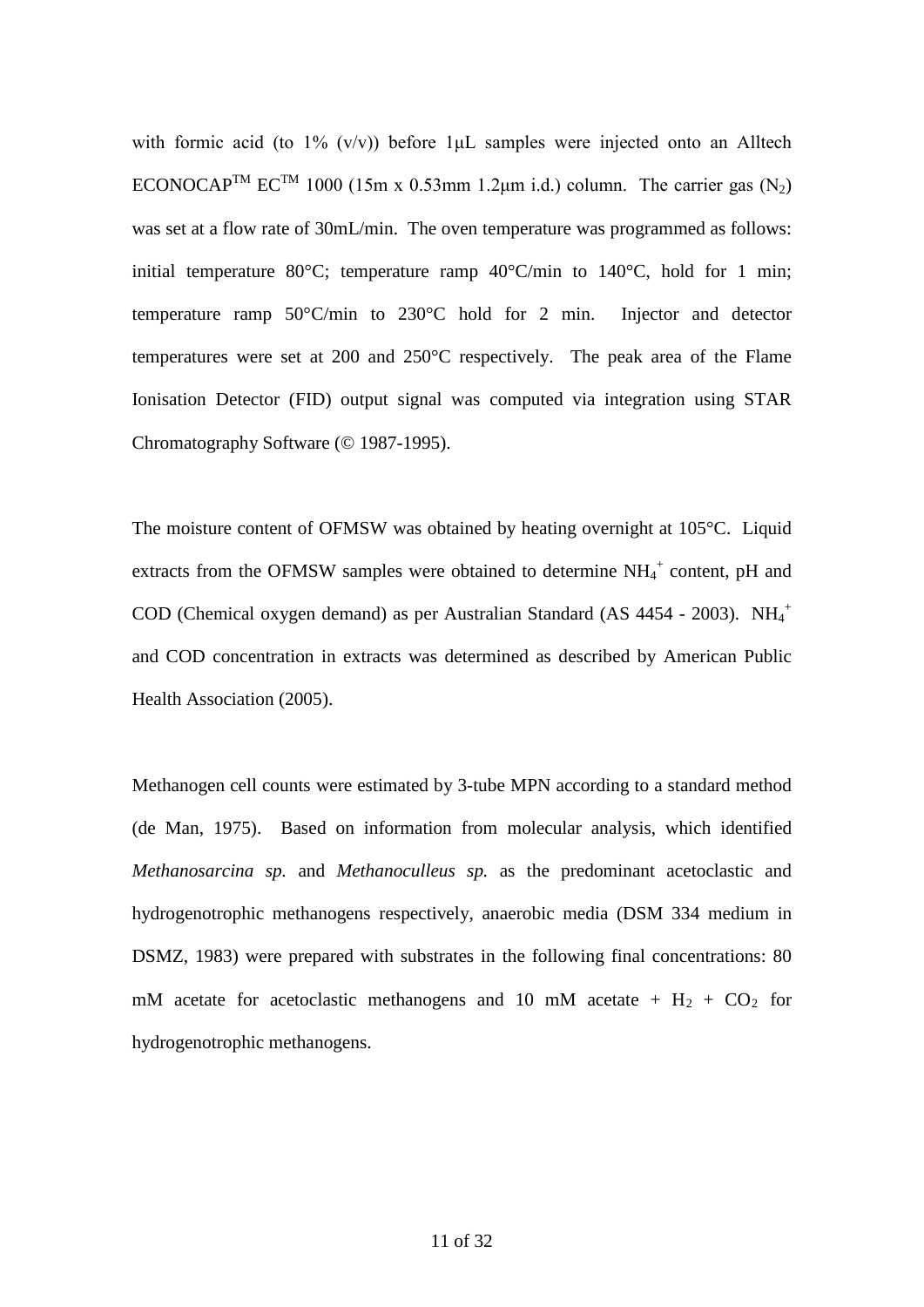For solid samples, 1 g of solid was mixed with 50 ml basal media, and then homogenized in a sterilized blender for 30 seconds. The mixed liquor (0.5 ml) was then used in a dilution series using 16.5-ml Hungate tubes containing 4.5 ml of the appropriate medium. Incubation temperature was 55°C. Growth was scored as positive when methane was produced. Microscopy was used to observe the morphology of the methanogens.

Extracellular enzymes were quantified according the enzyme essay method (Sonia *et al.*, 2001). Enzyme extracts were prepared by mixing 5 g of OFMSW sample with 50 ml of phosphate buffered water. The solution was shaken for 10 minutes using a stomacher (a shaker), allowed to settle for 10 min, and the supernatant was used for enzyme analysis. APYZYM™ strips (API Analytab Products, New York) were used to evaluate the extracellular enzyme profiles.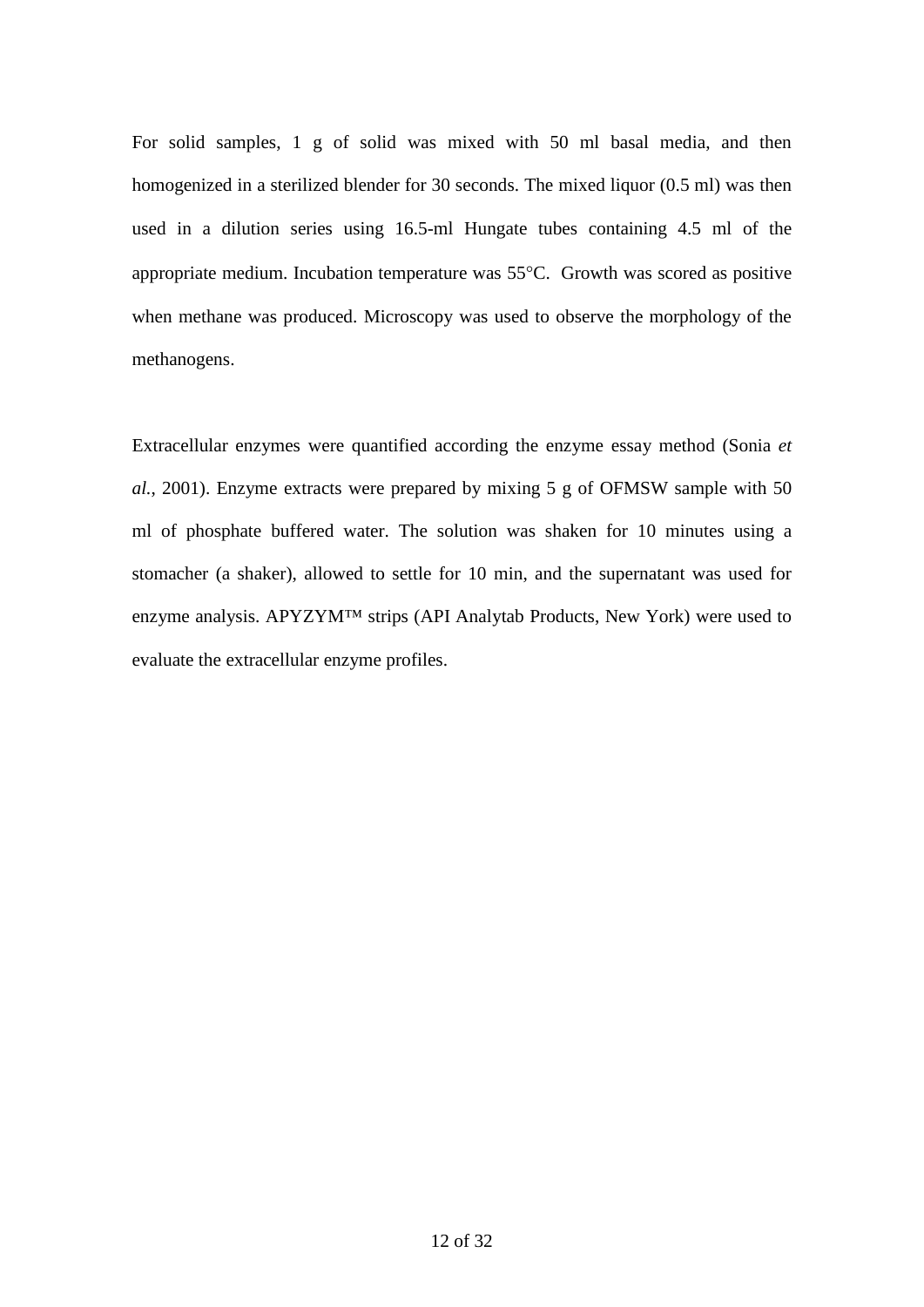#### **RESULTS AND DISCUSSION**

## **Effect of pre-aeration on OFMSW characteristics**

Due to the initially high microbial activity in OFMSW, the easily available organic compounds were rapidly converted into  $CO<sub>2</sub>$ , biomass and heat resulting in rapid heat generation within 48 hours of aeration, as is generally observed in composting (Epstein, 1997). This temperature increase coincided with a rapid increase in  $O<sub>2</sub>$  consumption. Thermophilic conditions (60 °C) were reached at the end of day 2. A total of 36 g of  $O_2$ (1.12 mole) was consumed over the 2-day period. Assuming that complete oxidation liberates 14 kJ per gram of  $O_2$  consumed (Finstein *et al.*, 1986) approximately 503 kJ of biological heat was produced, sufficient to self heat the bulk MSW to the thermophilic stage for subsequent anaerobic digestion without requiring an external heat source.

During pre-aeration, aerobic microbes hydrolyse organic solids by producing exoenzymes to solubilise the solid substrate. Once solubilised these substrates enter the cell to be degraded by endoenzymes, resulting in microbial growth and heat. In this study hydrolysis was apparent during pre-aeration, as both cellulase and protease exoenzyme activities were observed throughout the 5 days of pre-aeration (Figure 2).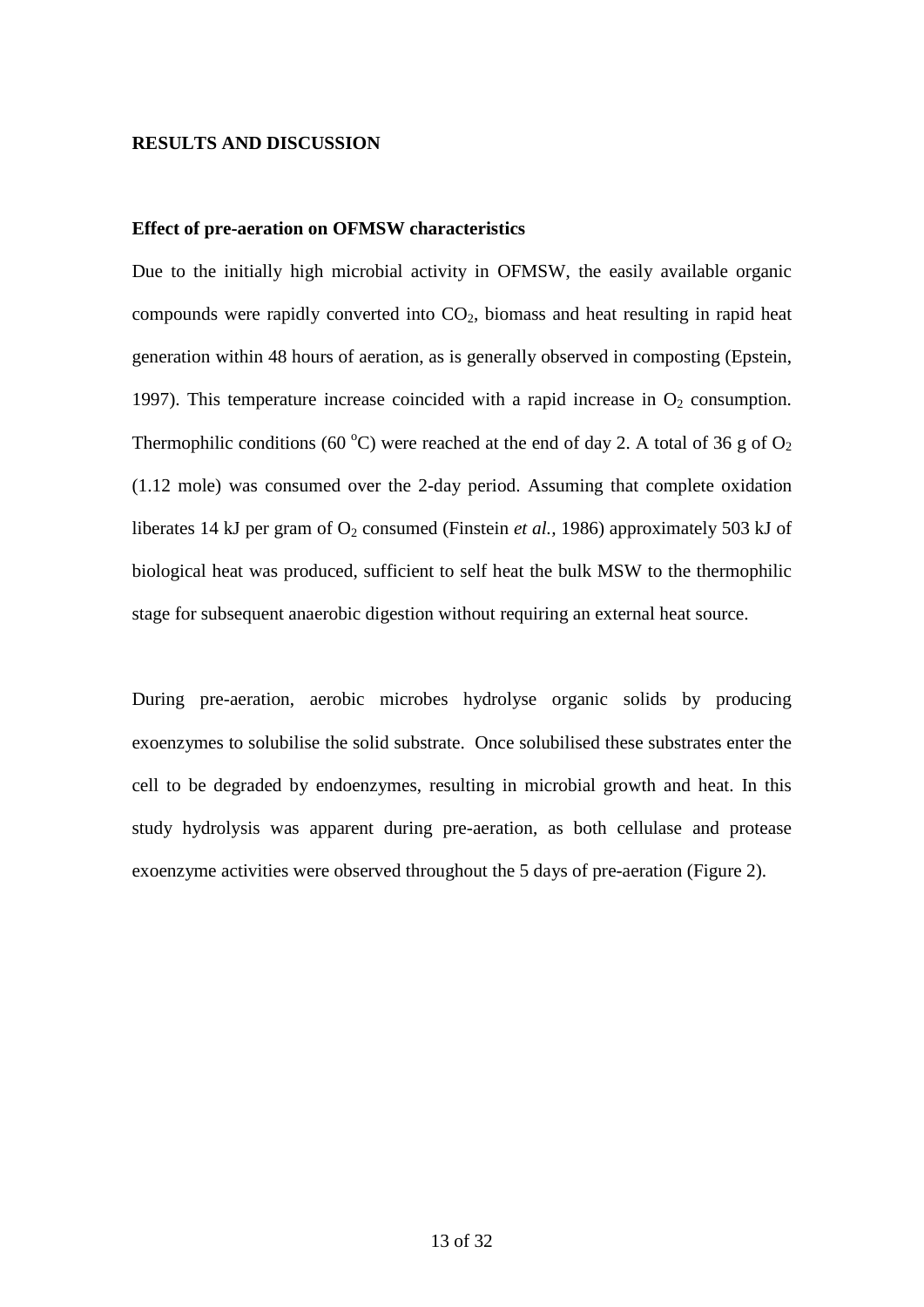



**Figure 2:** Enzyme activities of OFMSW with different pre-aeration time (ApiZyme method).



**Figure 3:** VFAs of OFMSW with different pre-aeration time.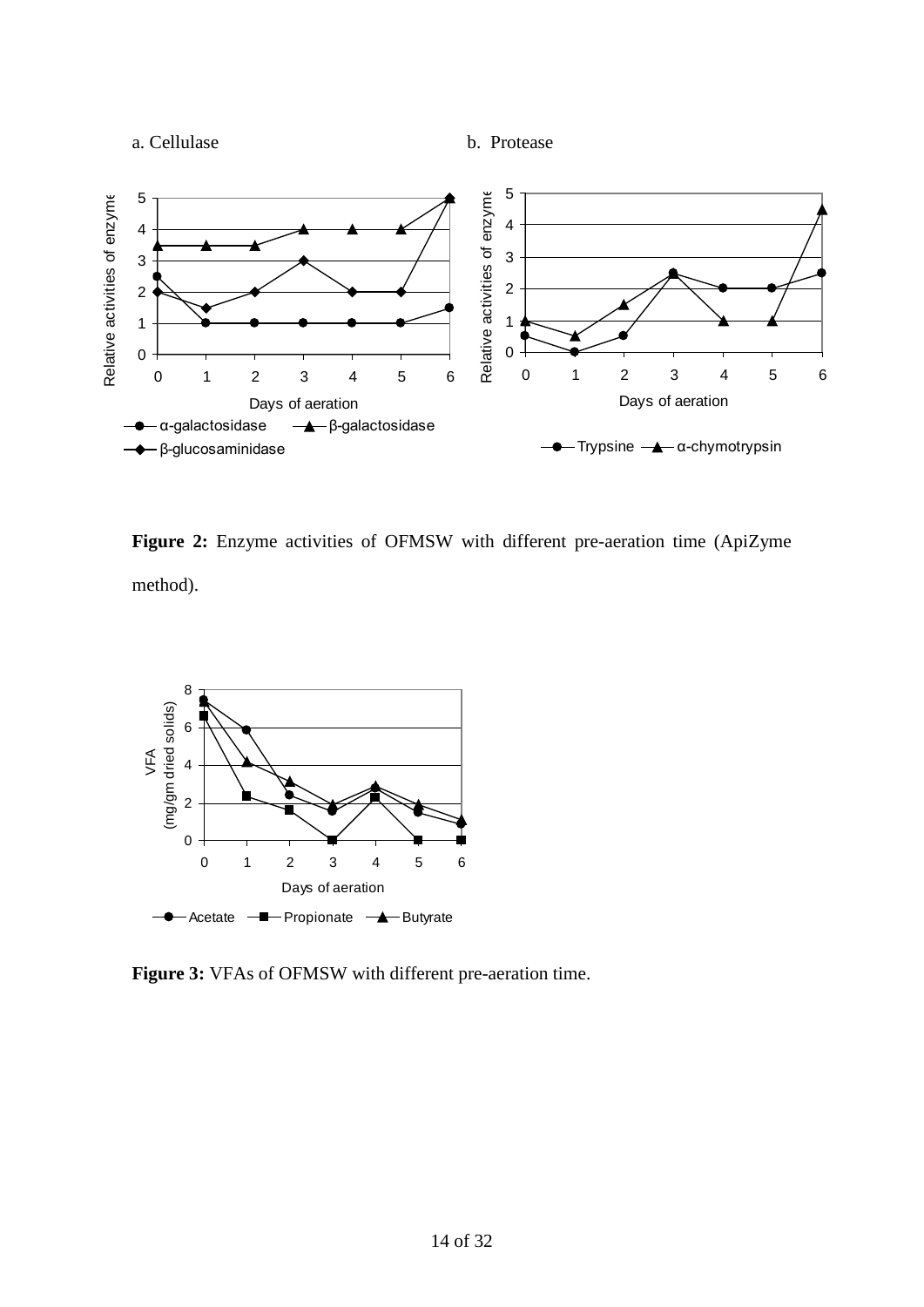In contrast, the level of soluble COD and VFAs (Figure 3) drastically reduced during the first 2 days of aeration. As respiration degrades VFAs and COD while hydrolysis generates those substances, this indicates that respiration rates were significantly higher than hydrolysis rates (high conversion of substrate to  $CO<sub>2</sub>$ ) during the initial aeration. Thereafter, the hydrolysis rates match the respiration rates resulting in stable dissolved COD levels.

Coincident with the protease exoenzyme increase,  $NH_4^+$  accumulation from protein degradation was evident. It gradually increased from 0.7 mg NH4-N/gmTS and peaked at 2.0 mg NH4-N/gmTS at the end of day 4. This was assumed to cause the increase in pH, from 6.7 to about 8.8 during the same period. The loss of  $NH_4^+$  after day 4 (to 1.0 mg NH<sub>4</sub>-N/gmTS at the end of day 6) was due to volatilization as ammonia (NH<sub>3</sub>) facilitated by the alkaline pH (Osunadea *et al.,* 2008). This is in agreement with Sánchez-Monedero *et al.* (2001) who also found that the high degradability of MSW during the thermophilic step and high pH were responsible for the high ammonia volatilization losses. No nitrification took place at this stage as the temperature was much higher than the optimum temperature  $(32-35 \degree C)$  for nitrifying bacteria. This was also confirmed by the absence of nitrite and nitrate in the compost (Wong *et al.*, 2003).

#### **Survival and significance of methane producing microbes in the pre-aerated OFMSW**

Although composting is generally considered an oxygen rich environment, a number of studies (Beck-Friis *et al*., 2000, Jäckel *et al*., 2005) observed methane emissions during the composting process. Recently, thermophilic methanogens in the compost material have also been detected (Thummes *et al*., 2007a). Using single strand conformation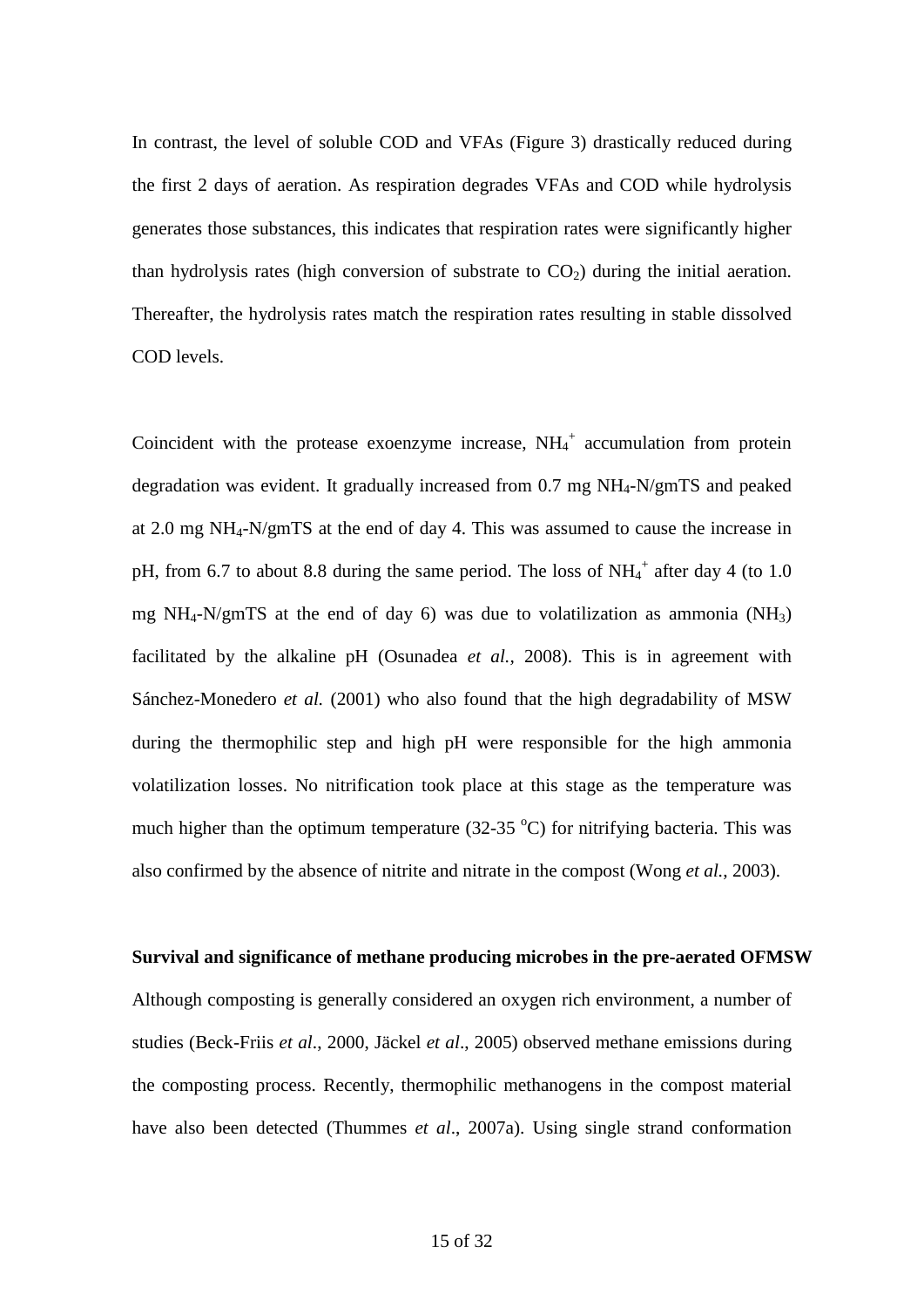polymorphism (SSCP) and cloning analysis, Thummes *et al*. (2007b) indicated the presence of *Methanosarcina thermophila, Methanoculleus thermophilus, and Methanobacterium formicicum.* This indicates that the environmental conditions (low redox potential and high temperatures) during the early phase of composting induce enrichment of archaean methanogens.

In this study, pulsed pressurized aeration was used and oxygen penetration was expected to be higher than in windrow composting and hence the survival or development of methanogenic bacteria during the aeration was expected to be limited. It was found from microscopical observations and Most Probable Number (MPN) assay that significant numbers of methanogens had survived or indeed grew under the precomposting conditions. From the beginning, there were approximately  $10^3$  and  $10^5$ acetoclastic and hydrogenotrophic methanogens, respectively, present per gram of raw OFMSW. During the aeration, where temperature increased to  $60^{\circ}$ C and exit oxygen concentrations of more than 1 %, the methanogenic numbers did not decrease. While the acetoclastic methanogens were almost unaffected by the aerobic incubation, the number of hydrogenotrophic methanogens temporarily increased by almost 100-fold whilst oxygen partial pressure was less than 10 kPa. This implies that during preaeration, although oxygen in the environment was sufficient to wipe out the entire communities of methanogens, anoxic niches in the bulk OFMSW were able to maintain the anaerobic condition for these methanogens to survive. This result supports the finding of Jäckel *et al.* (2005) that the highly aerated environment of composting favors the development of anoxic niches during thermophilic phases, so that a basic requirement for thermophilic methanogenic activity is produced.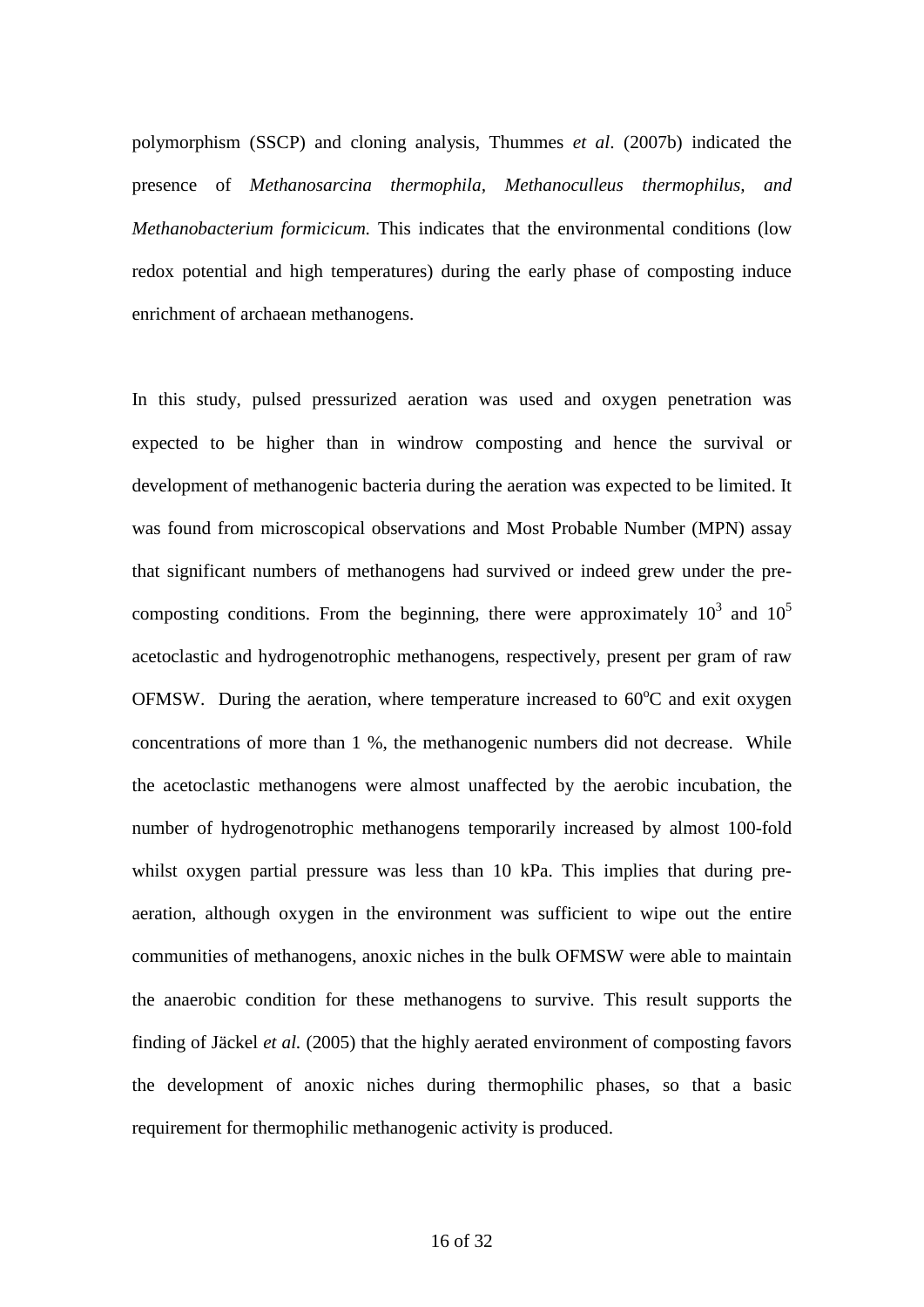In addition to recording the numbers of viable methanogens, their activity under substrate saturation was also evaluated by supplying acetate or formate for acetoclastic and hydrogenotrophic methanogens, respectively. For this purpose a series of batch experiment was set up using OFMSW solid samples, aerated from 0 to 5 days. The samples were flooded with water containing 30 mM acetate or formate (pH adjusted to 7). During 24 h of anaerobic incubation, all samples produced more than 2 L of biogas per kg solids. However, the gas was comprised largely of  $CO<sub>2</sub>$  and  $H<sub>2</sub>$  (Figure 4). Methane was only produced in samples that had been aerated for 4 days or more. Although methanogenic substrates were present, the methanogens did not produce methane. This is likely due to the acidification caused by the fermentation of easily degradable substrate available in non-aerated OFMSW, as evidenced by a pH drop to 5.5 in those trials that had been aerated for 0-3 days and pH 6 when aeration had been extended to 4-5 days. This suggested that microbial respiration during short aeration was beneficial as it reduced the risk of acidification during the start-up of subsequent anaerobic digestion of OFMSW.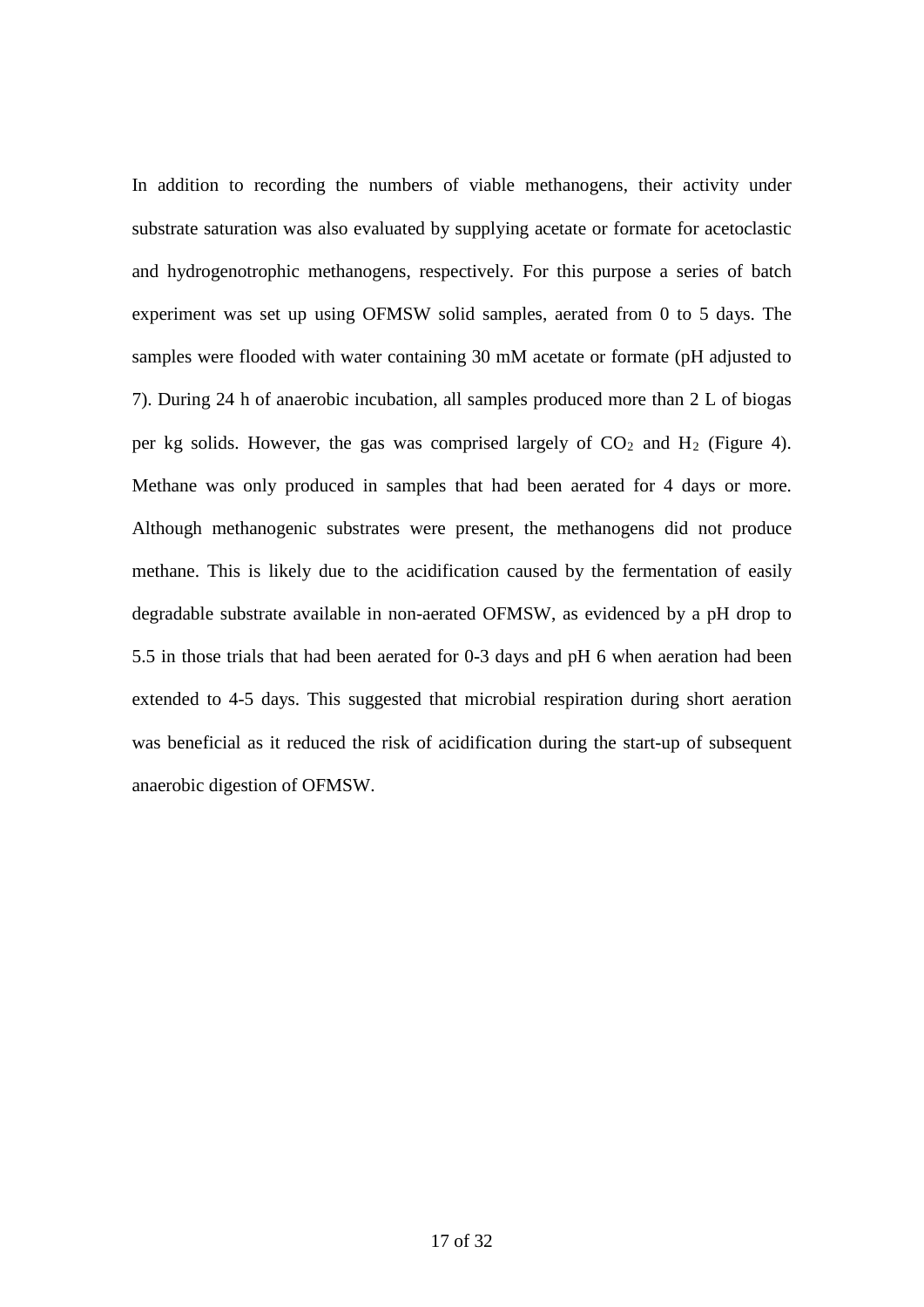# a. Acetate



b. Formate



**Figure 4:** Composition of biogas produced from formate or acetate during 24 hrs of anaerobic incubation from OFMSW that was pre-aerated between 0 and 5 days.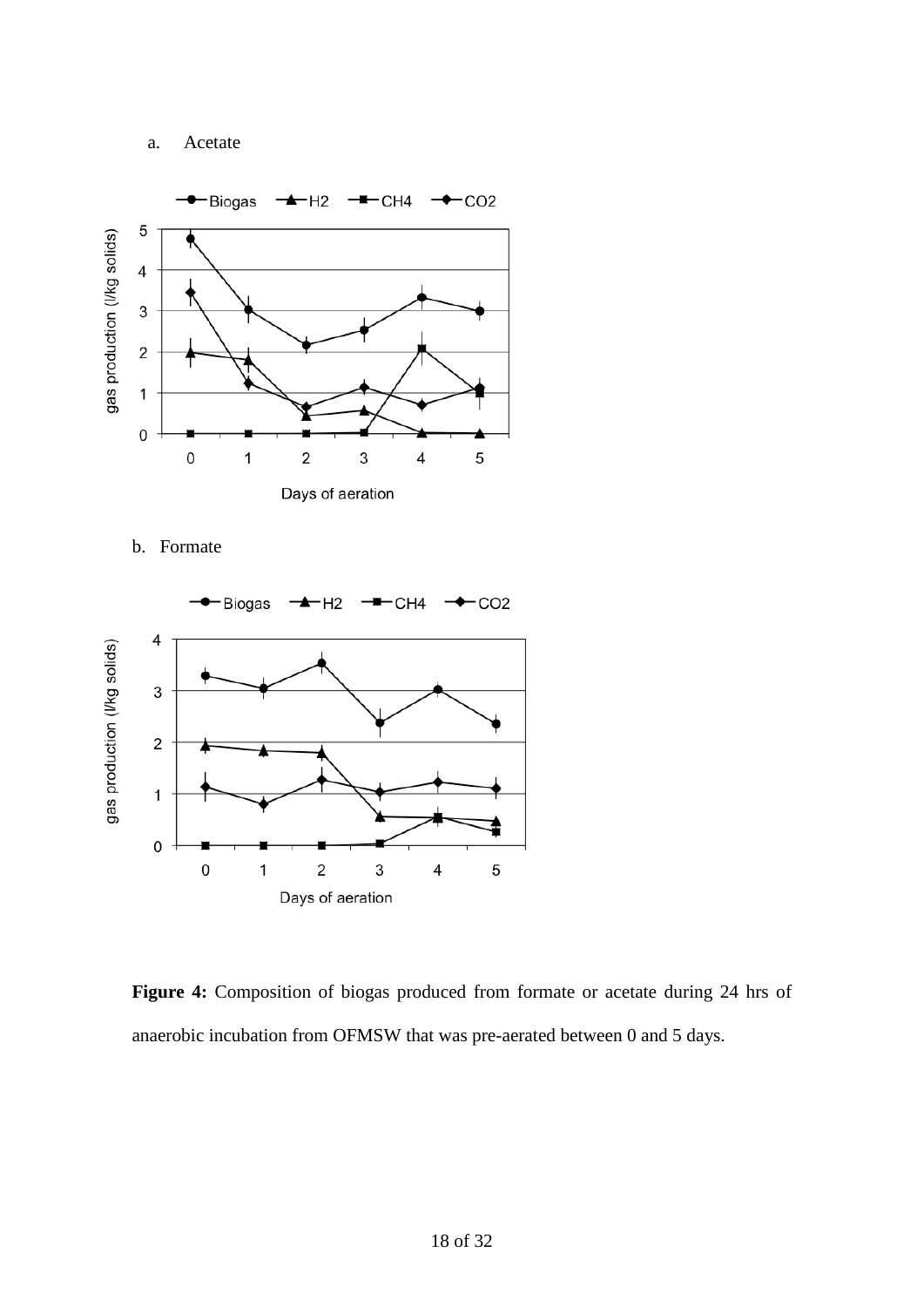# **Effect of anaerobic liquid on the start-up of batch thermophilic anaerobic digestion of OFMSW**

As the lack of methanogenic activity at the beginning of dry batch anaerobic digestion of OFMSW can be caused by acidification, the use of a liquid with higher buffer capacity would be expected to enhance methane formation. The idea of using recycled anaerobic liquid from the previous batch of an anaerobic digester of solid waste is not novel. The recirculation of leachate/anaerobic liquor has been shown to stabilize a reactor against acidification and enables a more rapid onset of methane production (El-Fadel, 1999; El-Mashad and van Loon, 2006; Walker *et al*., 2006b).

In this study, anaerobic liquid was obtained from the drain of a laboratory-scale batch thermophilic anaerobic reactor treating OFMSW after methane production was being exhausted and VFAs were consumed. The liquid was found to contain high buffer capacity. It required around 150 mmole of  $H^+$  to lower the pH of 1 litre of anaerobic liquid from 8 to 6. Another expected benefit of recycling anaerobic liquid is inoculum. To clarify the role of anaerobic liquid in assisting in the start-up of anaerobic digestion of pre-aerated OFMSW, a series of serum vials were set up to differentiate between the buffering and inoculum effects of the anaerobic liquor. This was done by comparing the effect of anaerobic liquid (methane production) to a sterile-filtered anaerobic liquid where microbial inoculum was removed.

After 24 hr of incubation, the type of liquid added had no significant effect on the volume of gas produced. The different liquids used did however have a significant effect on the methane content in the biogas. The control that was flooded with water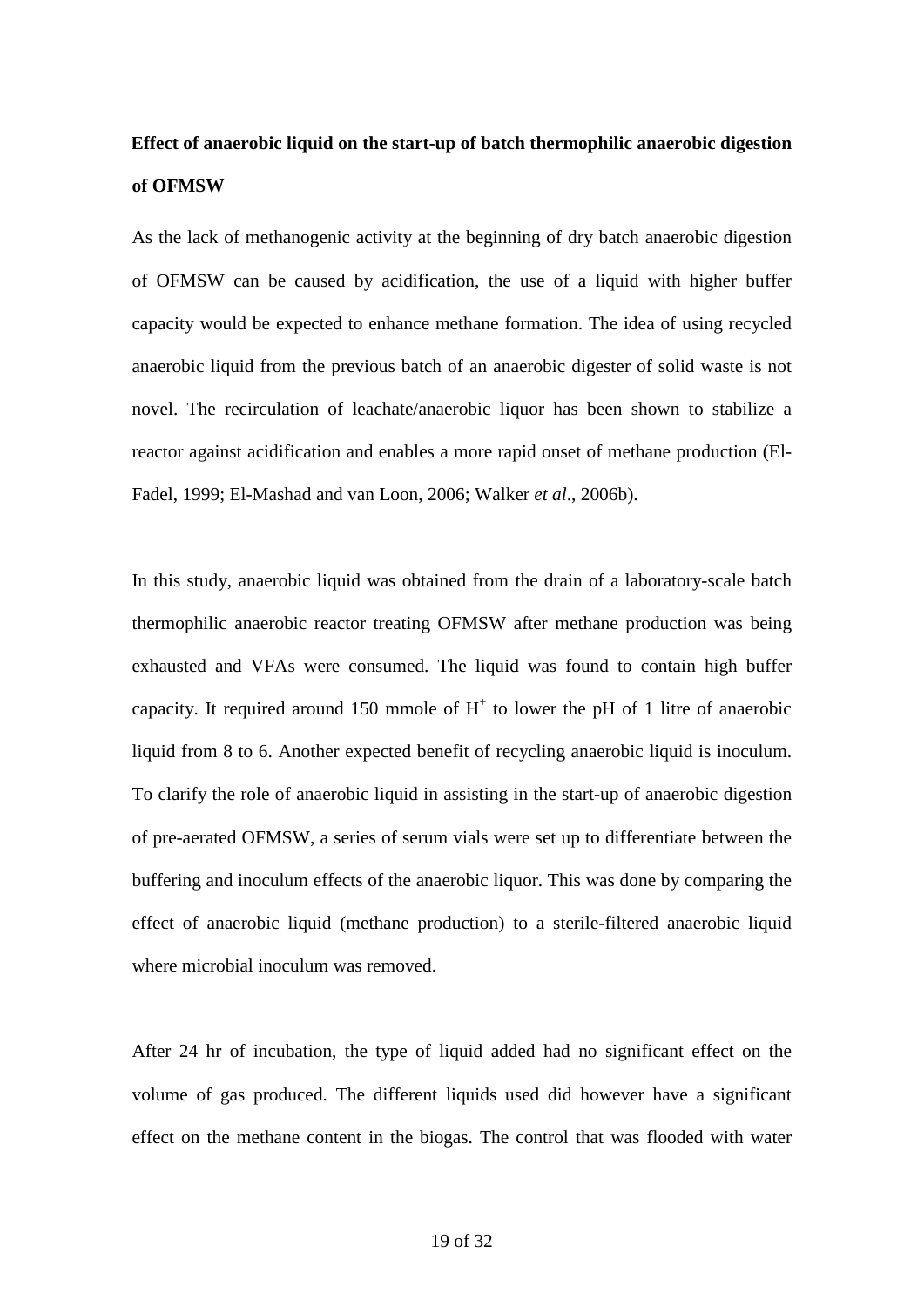showed only a small percentage of methane in the biogas. pH in this trial was 6. The buffer capacity in the sterile filtered anaerobic liquid buffered the pH to around 6.5, allowing more methane production. Significantly higher  $CH_4$  production (26%) was however obtained in the trial using full anaerobic liquid (buffer + microbes). This shows that although the essential role of anaerobic liquid was its buffer capacity, the more important role was appropriate microbial communities essential for the rapid start-up of methanogenesis.

To determine the effect of duration of pre-aeration on subsequent thermophilic methanogenesis, pre-aerated OFMSW (0-6 days) were tested for their capacity to produce methane gas under thermophilic anaerobic conditions using the same anaerobic liquid. One could expect two effects of the aerobic pre-treatment: (a) aerobic hydrolytic exo-enzymes secreted by thermophilic aerobic bacteria provide methanogenic metabolites which would benefit methane production (Borowski and Szopa, 2007; Capela *et al.,* 1999; [Hasegawa](http://www.sciencedirect.com/science?_ob=ArticleURL&_udi=B6V24-401HDXD-2&_user=917906&_coverDate=08%2F31%2F2000&_rdoc=1&_fmt=&_orig=search&_sort=d&view=c&_acct=C000047999&_version=1&_urlVersion=0&_userid=917906&md5=8b5251479d645cdb18f45c621ea26d43#bbib43#) and Katsura, 1999; Miah *et al.,* 2005). (b) aerobic oxidation exhaust the easy-to-degrade component of the starting material (oxidation to  $CO<sub>2</sub>$ ) which would otherwise have been used by anaerobic microbes to generate methane (Krzystek *et al*., 2001). Results in Figure 5 clearly show the latter. Increased duration of aerobic pre-treatment limited the amount of methane gas formed rather than stimulating it.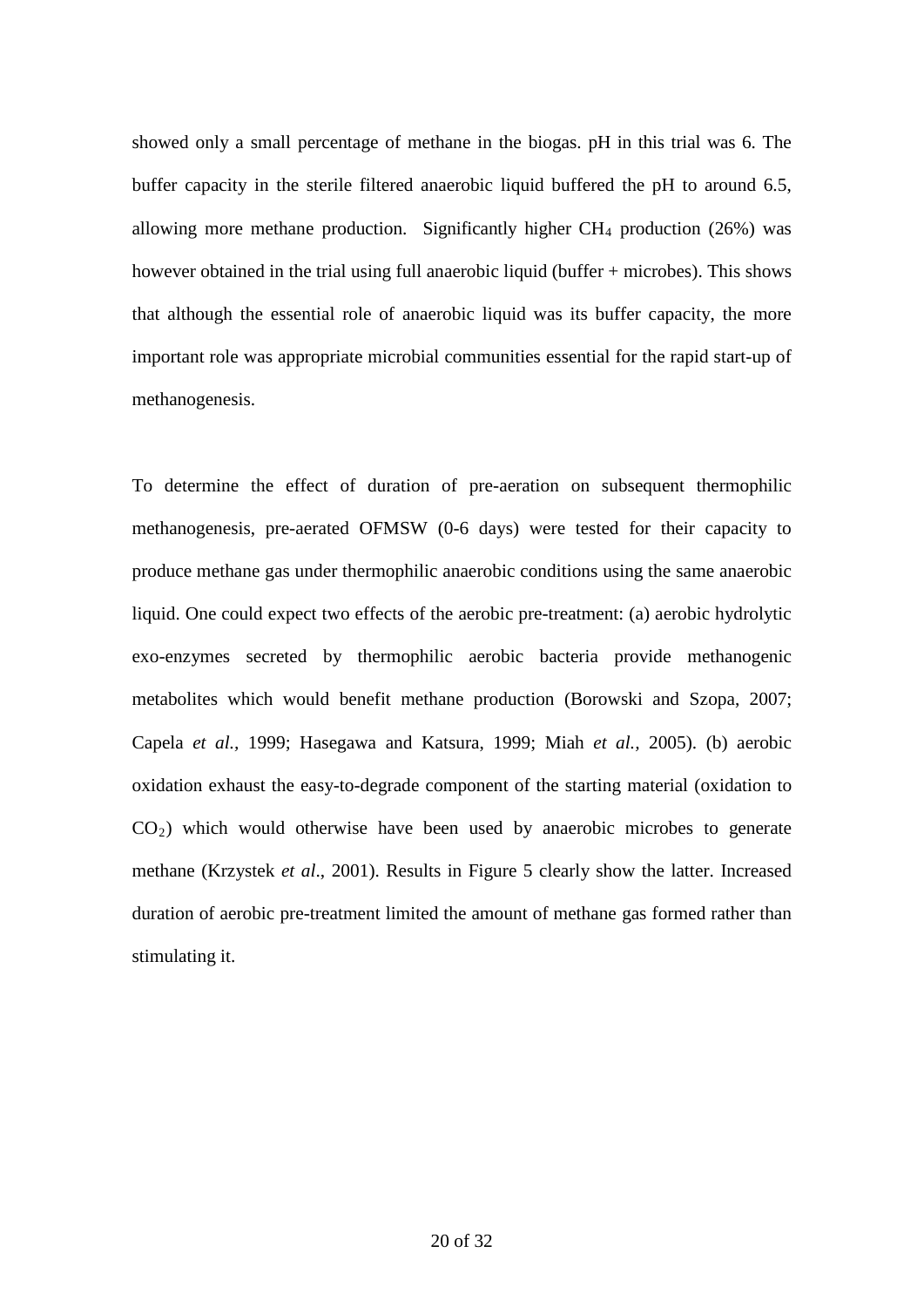

**Figure 5:** Cumulative CH<sub>4</sub> production from starting material with different pre-aeration time.

A carbon balance (Table I) showed that carbon lost from the OFMSW during the six days of aeration as  $CO<sub>2</sub>$  accounts for the reduction of  $CH<sub>4</sub>$  and  $CO<sub>2</sub>$  during subsequent anaerobic digestion. This suggests that prolonged aeration consumes substrates which would otherwise be available to methanogens to produce biogas. Therefore, if preaeration is employed to minimise acidification due to easily degradable substrate in MSW, careful consideration must be taken to avoid over aeration (optimise biogas production).

#### **Lab-scale batch thermophilic anaerobic digestion of pre-aerated OFMSW**

Based on the above information, a 7 L laboratory-scale batch reactor was set up. OFMSW was pre-aerated for 5 days, prior to thermophilic anaerobic digestion. The anaerobic digestion was started up by flooding the pre-aerated OFMSW  $(60 °C)$  with warm anaerobic liquid  $(55 \text{ °C})$ . The anaerobic liquid was recycled to minimize feed compaction and liquid channelling. The added benefits of liquid recycling were mixing,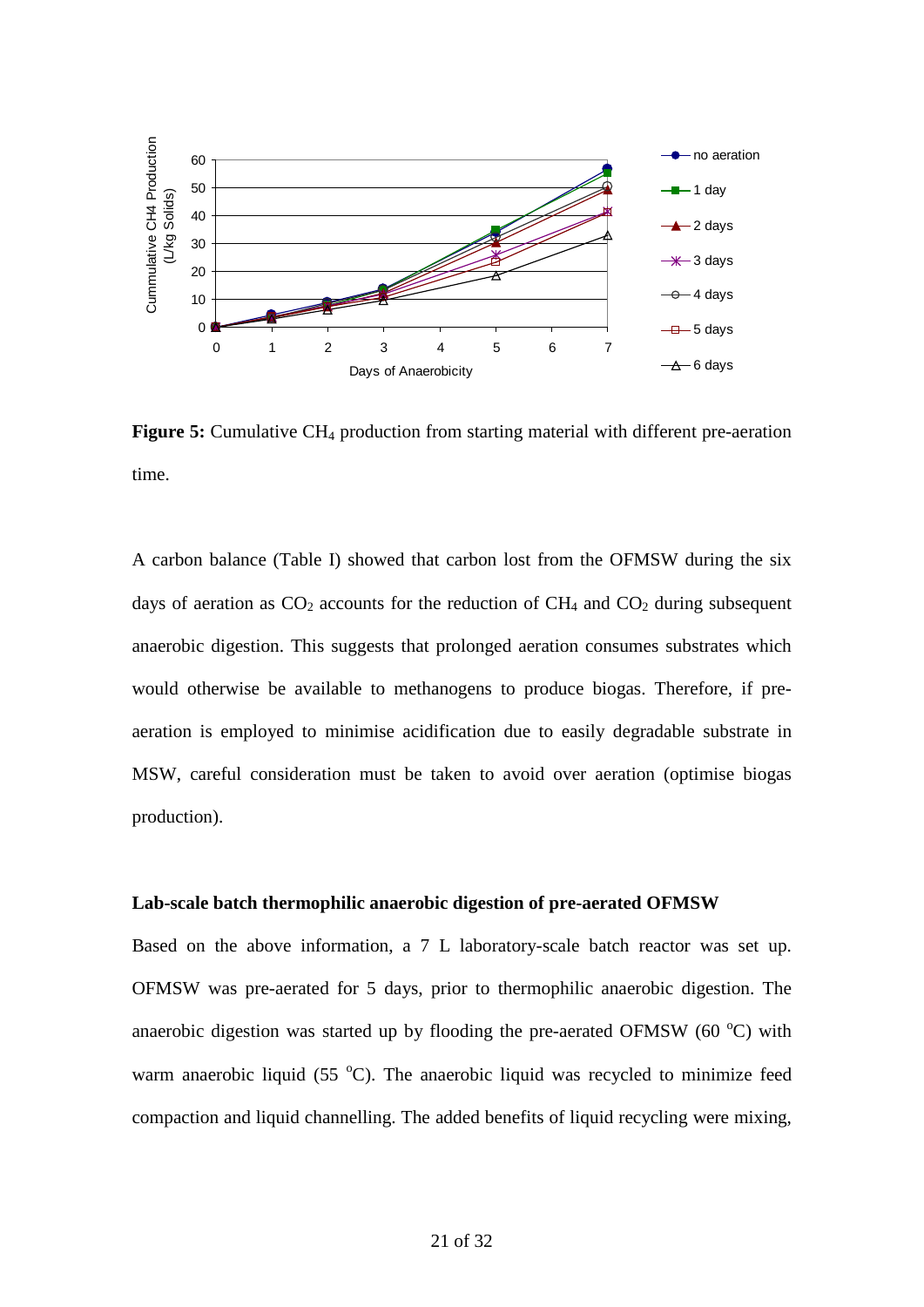removal of localised inhibitory fermentation products, and improved buffer capability of acid (O'Keefe and Chynoweth, 2000; Ledakowicz and Kaczorek, 2002).

The VFA profiles in Figure 6 showed typical rapid acetate accumulation during the start-up of batch anaerobic digestion of solid waste (Brummeler, 2000; Han *et al*., 2002; Maroun and Fadel, 2007). This is a clear indication of carbohydrate hydrolysis as carbohydrates were more readily degraded than nitrogenous materials and lipids (Eastman and Ferguson, 1981). The accumulation of acetate during the first 2 days coincided with the pH drop and high  $H_2$  partial pressure (Figure 7) that indicated acidification during the start-up (despite pre-aeration). However, without additional buffer, the anaerobic liquid self-regulated to maintain the pH between 6.8 and 7.8, highlighting its significant buffer capacity. Butyrate concentration was very low throughout while propionate increased slightly. Ammonia accumulation was almost constant at around 4 mmole/L/day. As ammonia is the end product of protein degradation, this result indicated that protein degradation in the system was much more gradual than carbohydrate's. This result is inline with Jokela and Rintala (2003), which indicated that the proteins in MSW have a lower rate of degradation than cellulose.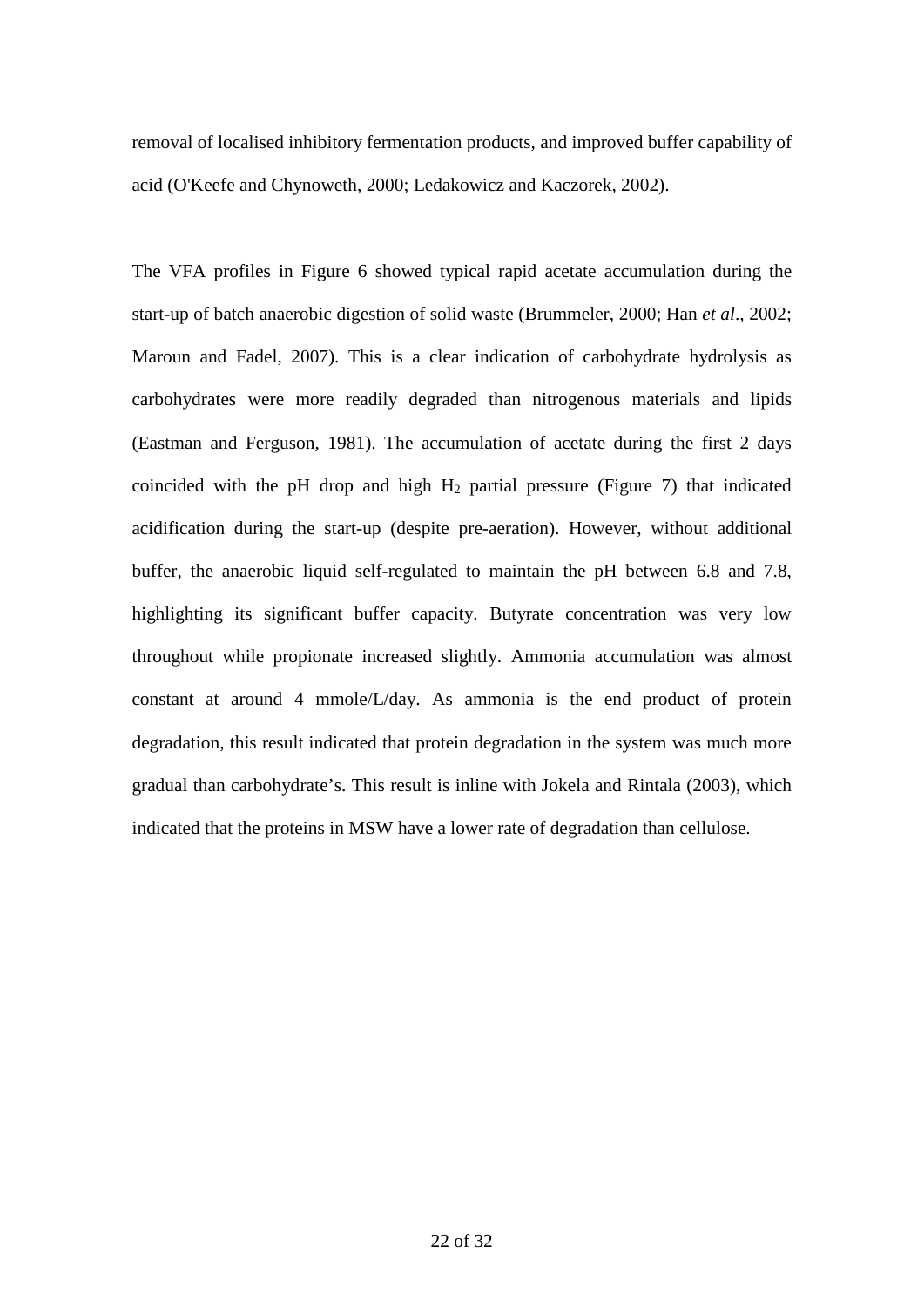

**Figure 6:** VFA concentrations during batch anaerobic digestion of OFMSW.



Figure 7: H<sub>2</sub> concentration in the anaerobic liquid during batch anaerobic digestion of OFMSW.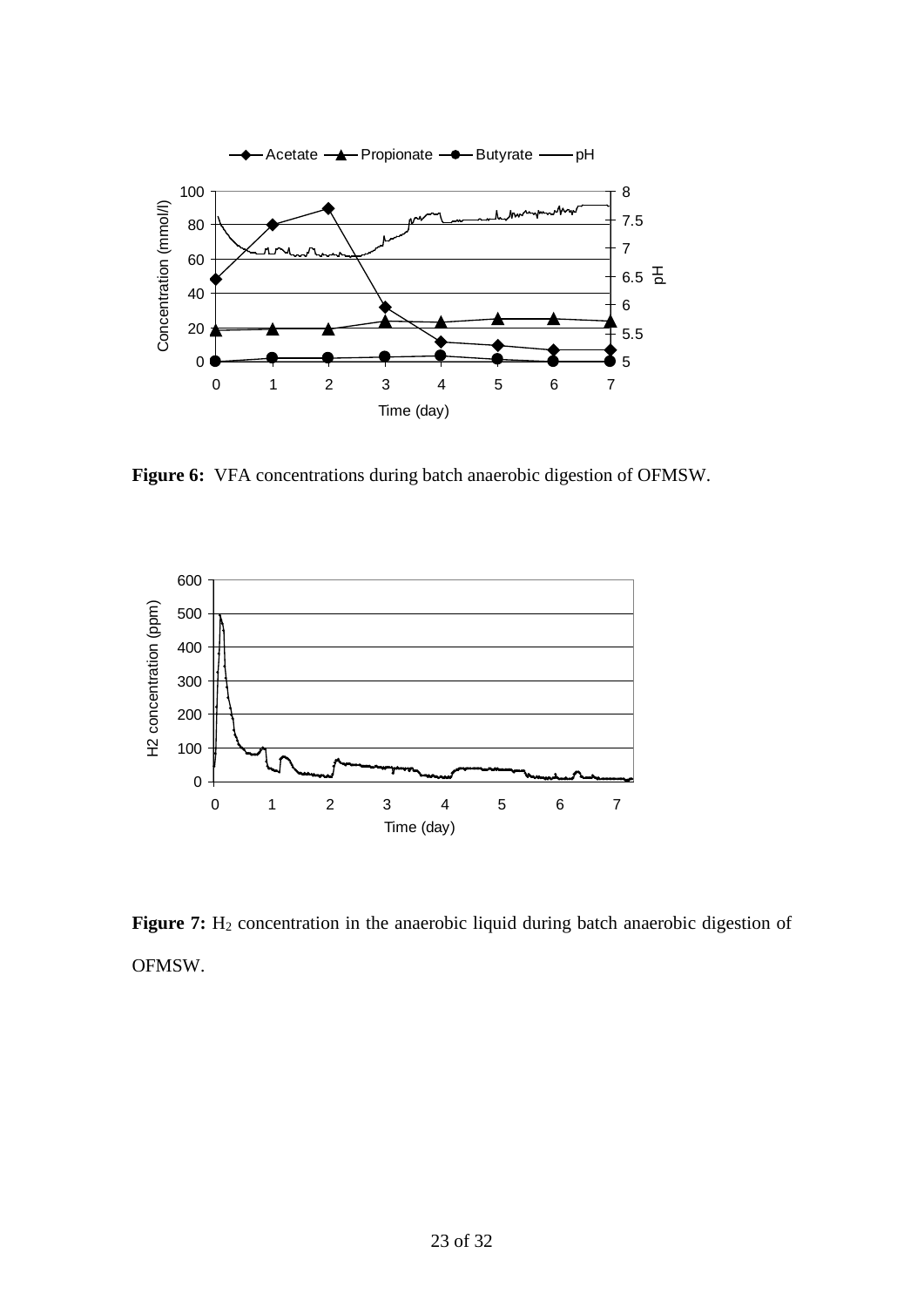The onset of methanogenesis was rapid and commenced within hours of the anaerobic liquid being introduced into the reactor. The absence of a lag phase of methanogenesis indicates sufficient inoculum in the system. The maximum biogas and methane production rate occurred when acetate consumption was most rapid (day 3-4). During this stage the % methane in the biogas rose from 30% at the beginning to 65%. The mean methane and biogas production rate was determined to be 10.2 and 18.2 L/day/kg of TVS respectively, a lower value than the continuous (Bolzonella *et al.,* 2003; Sinclair and Kelleher, 1995; Krzystek *et al.,* 2001) and batch (Krzystek *et al.,* 2001) anaerobic digestion systems reported in the literature. However, these systems expose the microorganisms to non-aerated feeds containing easily degradable substrates that would provide greater availability of substrate for biogas generation.

After only 7 days of anaerobic incubation, VFA accumulation (Figure 6) and methane production (Figure 8) were near completion, indicating the easily biodegradable components of OFMSW were exhausted. Total solids degradation was 41% of TVS. This is considered low compared to volatile solid destruction of 43.8-72.5% and 34– 78% achieved by Elefsiniotis and Oldham (1994) and Yu *et al.* (2003), respectively. These studies, however, used sewage sludge where biodegradability and surface area would be different from OFMSW used in our study. To complete conversion of the OFMSW to biogas (the ultimate anaerobic biodegradation), the process would require up to 200 days (Rao *et al.,* 2000) with a minimum of 20 days to convert 95% of the degradable fraction to biogas (Napharatana *et al*., 2007). With the aim to only stabilise OFMSW rather than total degradation, the process was considered to reach conclusion. The stabilised end-product, which contains residual inert material, such as lignin,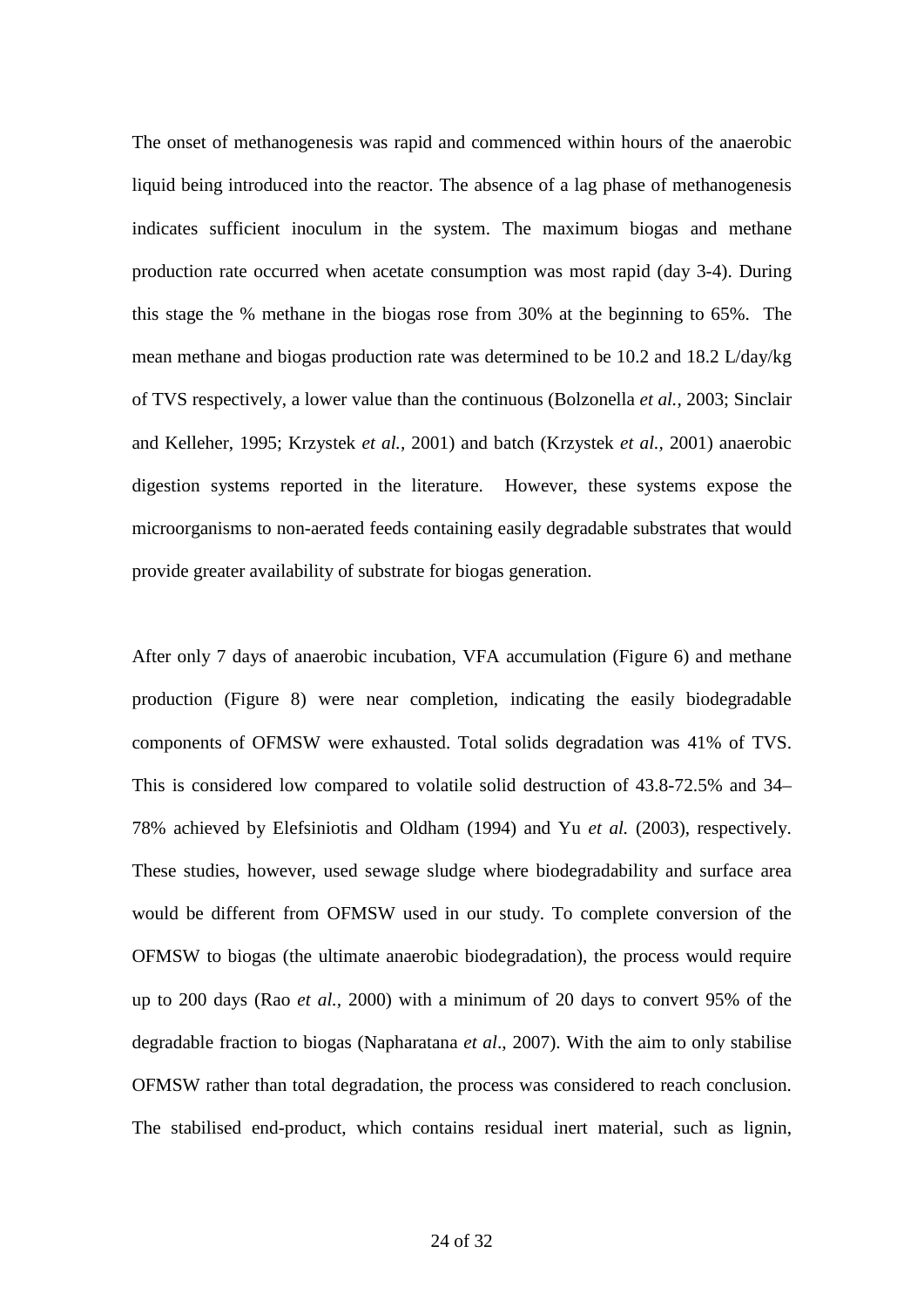microbial cells and un-degraded cellulose, can be recycled as a useful soil amendment. By combining pre-aeration and wet thermophilic anaerobic digestion as described in this study, the OFMSW could be stabilised within 12 days. This is significantly shorter than the 21 days reported for traditional batch anaerobic digestion to stabilise the OFMSW [\(Brummeler,](http://www.ncbi.nlm.nih.gov/sites/entrez?Db=PubMed&Cmd=Search&Term=%2522ten%20Brummeler%20E%2522%255BAuthor%255D&itool=EntrezSystem2.PEntrez.Pubmed.Pubmed_ResultsPanel.Pubmed_RVCitation) 2000).

Two distinct peaks in methane production rate (at day 1.5 and day 3) (Figure 8) were observed in repeated experiments. The second peak corresponded with rapid acetate consumption. However, the first peak coincided with acetate accumulation. This observation couples with  $H_2$  and VFA profiles (Figure 7 and 6 respectively), suggesting that unlike continuously fed anaerobic digesters (operating at steady state, feed and all intermediates), the batch anaerobic digestion of solids waste systems (such as MSW) creates a dynamic change of the conditions. The shock load of easily degradable organic compounds during start-up created acidification condition and a rush of  $H_2$  production. Since methanogenesis from acetate (both acetoclastic and syntrophic co-culture) was limited in the presence of high  $H_2$  partial pressure (Ferguson and Mah, 1983; Lee and Zinder, 1988), it is most likely that methane formed at this stage originated purely from  $H_2$  and  $CO_2$  produced by the fermentation of organic material, rather than from acetate (Eastman and Ferguson, 1981). In a separate experiment, where isotope methane  $(^{13}CH_4)$ was tracked following the spiking of isotope acetate (C1 and C2) into the system (results not shown), also confirmed that there was no conversion of acetate to methane during the first 2 days. High numbers of hydrogenotrophic methanogens in the inoculum were therefore critical during the start-up to maximise  $CH_4$  production from the high  $H_2$  level and ease  $H_2$  partial pressure in the system. Only when the  $H_2$  partial pressure was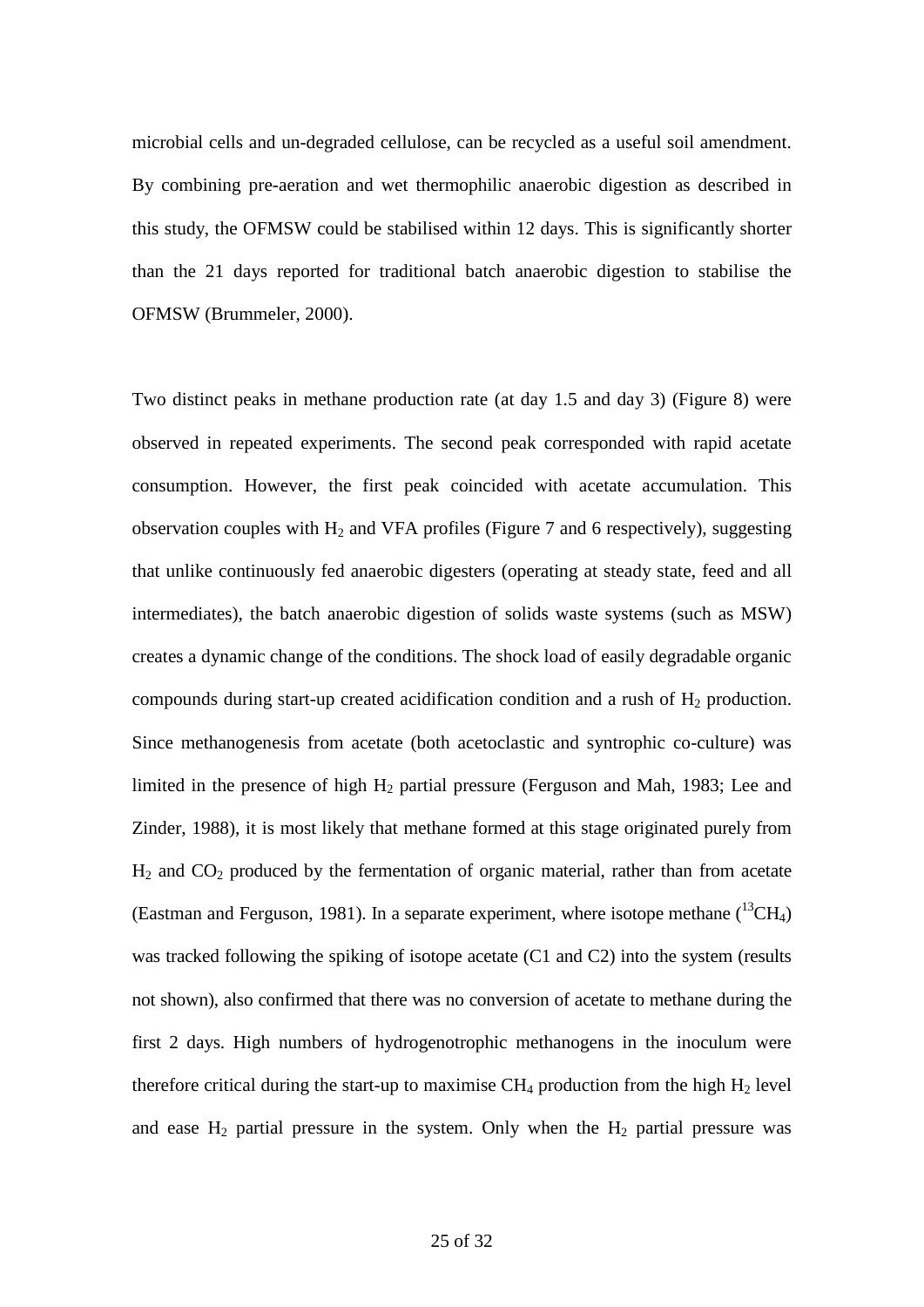reduced, its inhibitory effect on the methanogenesis of acetate diminished. The condition then allowed acetate to be utilised by methanogens (day 2 and 3-Figure 6), which was observed as the second methane production peak (Figure 8).



**Figure 8:** CH<sub>4</sub> production rate (thin line) and cumulative CH<sub>4</sub> production (bold lines) during batch anaerobic digestion of OFMSW.

This observation highlighted the uniqueness of batch anaerobic digestion of solid waste (OFMSW in particular). Short aeration followed by wet thermophilic anaerobic digestion proposed by this study proved to be able to maximise and accelerate methane production within a minimum retention time of only 12 days.

### **ACKNOWLEDGEMENTS**

The authors would like to acknowledge the Environmental Biotechnology CRC (EBCRC) and AnaeCo for their financial and technical support of this research.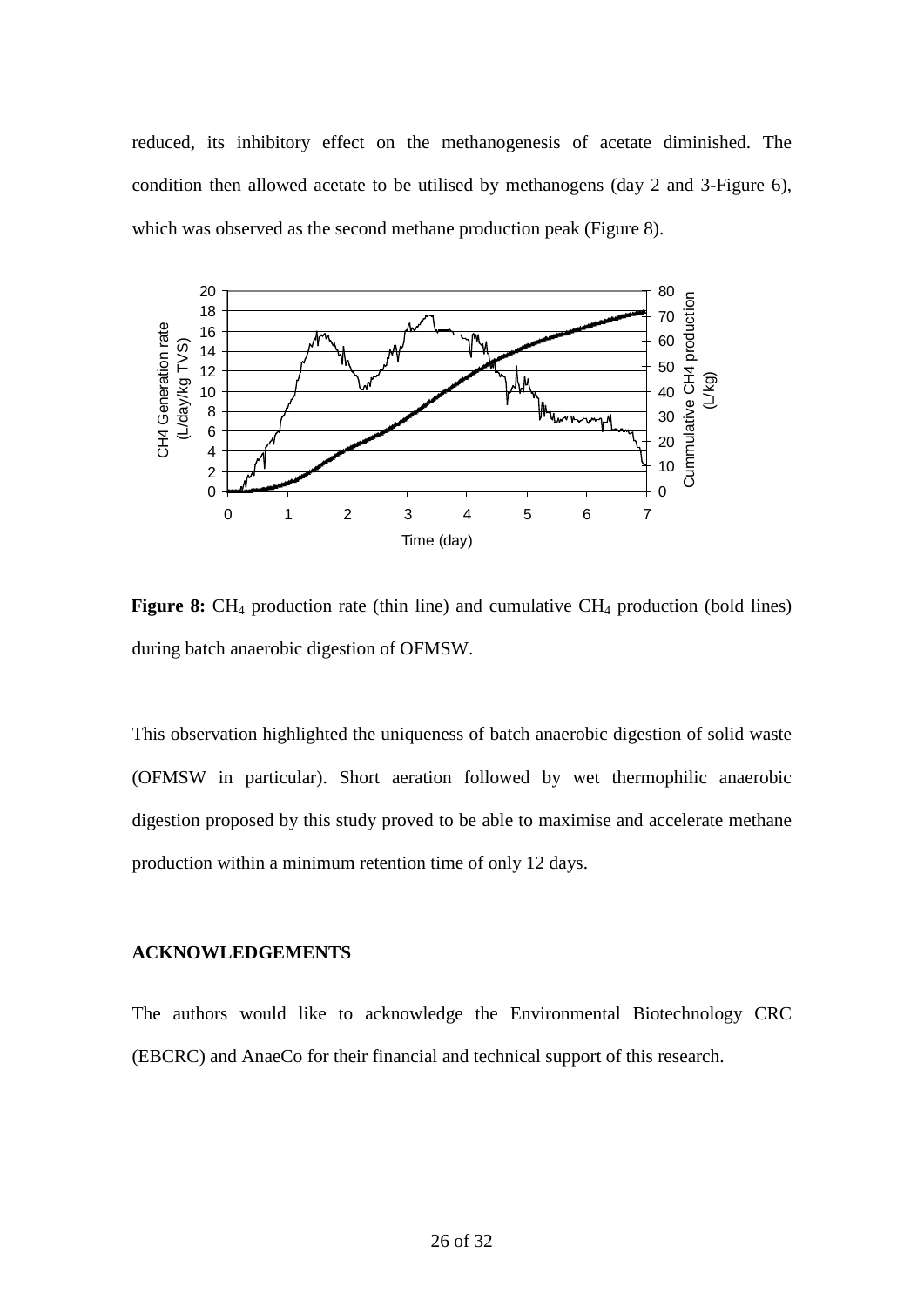#### **REFERENCES**

- Adhikari BK, Barrington S, Martinez J. 2006. Predicted growth of world urban food waste and methane production. Waste Management Research 24(5); 421-433.
- [American Public Health Association,](http://prospero.murdoch.edu.au/search/aAmerican+Public+Health+Association/aamerican+public+health+association/-2,-1,0,B/browse) 2005. Standard methods for the examination of water and wastewater. American Public Health Association. Washington, D. C. USA.
- Beck-Friis B, Pell M, Sonesson U, Jönsson H, Kirchmann H. 2000. Formation and emission of N2O and CH4 from compost heaps of organic household waste. Environmental Monitoring and Assessment 62; 317–331.
- Brummeler ET. 2000 Full scale experience with the BIOCEL process. Water Science and Technology 41(3); 299-304.
- Bolzonella D, Innocenti L, Pavan P, Traverso P, Cecchi F. 2003. Semi-dry thermophilic anaerobic digestion of the organic fraction of municipal solid waste: focusing on the start-up phase, Bioresource Technology 86(2); 123–129.
- Borowski S, Szopa J.S. 2007. Experiences with the dual digestion of municipal sewage sludge. Bioresource Technology 98, 1199–1207.
- Capela IF, Azeiteiro C, Arroja I, Duarte AC. 1999. Effect of pre-treatment (composting) on the anaerobic digestion of primary sludges from a bleached kraft mill. In Mata-Alvarez J, Tilche A, Cecchi F, editors II Int. Symp. Anaerobic Dig. Solid Waste, held in Barcelona, Vol.1, 113-120.
- Chiodo J. 2007. Energy from waste:baseload and available now. EcoGeneration 40; 40- 42.
- de Man JC. 1975. The probability of most probable numbers. European Journal of Applied Microbiology 4; 307–316.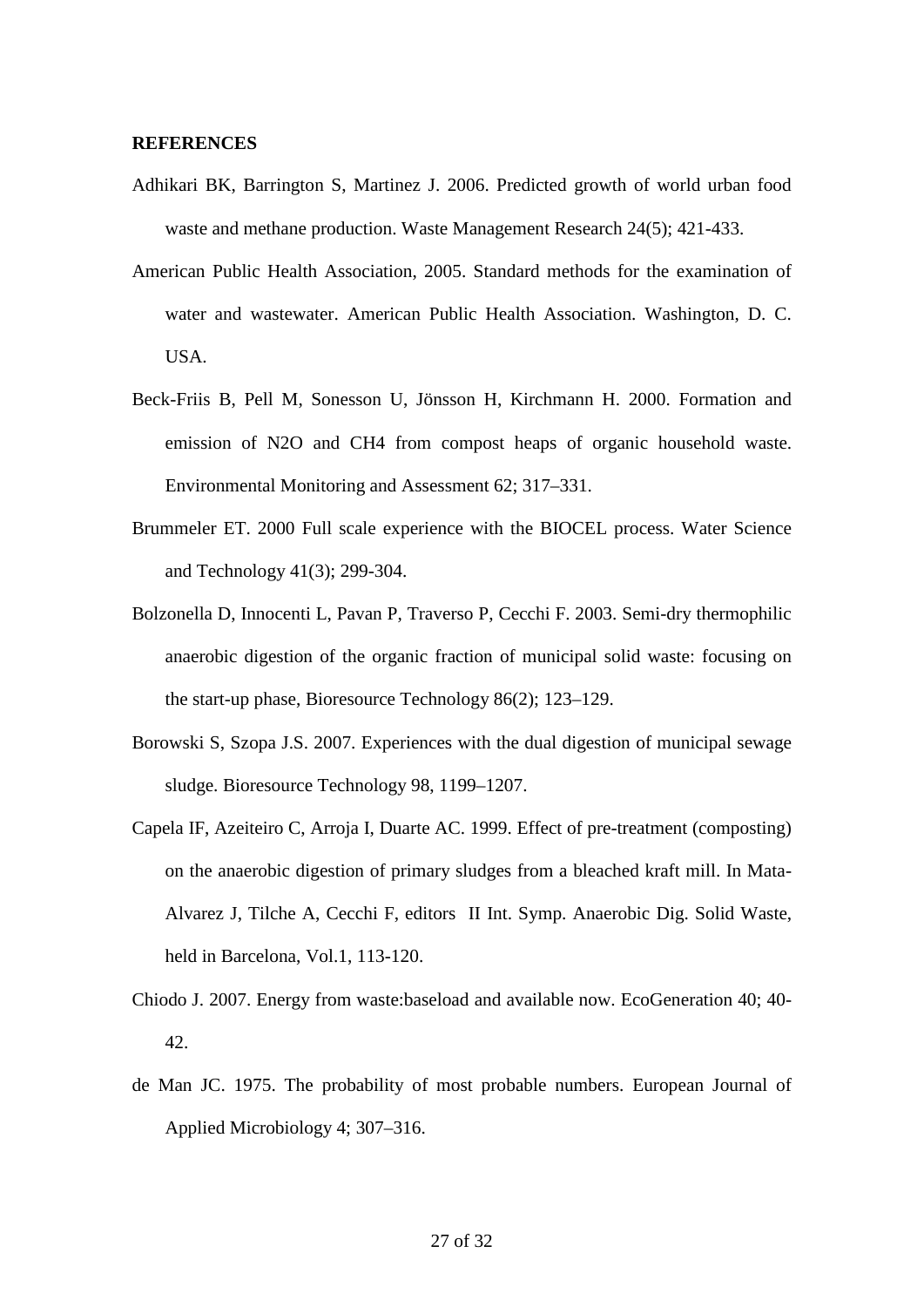- Eastman JA, Ferguson JF. 1981 Solubilization of particulate organic carbon during the acid phase of anaerobic digestion. Journal of the Water Pollution Control Federation 53; 352–366.
- El-Fadel M. 1999. Leachate recirculation effects on settlement and biodegradation rates in MSW landfills. Environmental Technology 20(2); 121-133.
- El-Mashad HM, van Loon WKP. 2006. Effect of Inoculum Addition Modes and Leachate Recirculatin on Anaerobic Digestion of Solid Cattle Manure in an Accumulation System. Biosystems Engineering 95(2); 245-254.
- Epstein E. 1997. The science of composting. Technomic Publishing Company, Inc., Pennsylvania, USA.
- Ferguson TJ, Mah RA. 1983. [Effect of H2-CO2 on Methanogenesis from Acetate or](http://www.pubmedcentral.nih.gov/articlerender.fcgi?rendertype=abstract&artid=239386)  [Methanol in Methanosarcina spp.](http://www.pubmedcentral.nih.gov/articlerender.fcgi?rendertype=abstract&artid=239386) Applied and Environmental Microbiology 46(2); 348–355.
- Finstein MS, Miller FC and Strom PF. 1986. Waste treatment composting as a controlled system; 363-398. In: Rehm HJ, editor. Biotechnology: a comprehensive treatise in 8 vol. Microbial degradations. VCH Verlagsgesellschaft (German Chemical Society), Weinheim, FRG.
- Han SK, Shin HS, Song YC, Lee CY, Kim SH. 2002 Novel anaerobic process for the recovery of methane and compost from food waste. Water Science and Technology 45(10); 313–319.
- Hartmann H. 2005. A novel process configuration for anaerobic digestion of sourcesorted household waste using hyper-thermophilic post-treatment. Biotechnology and Bioengineering 90(7); 830-837.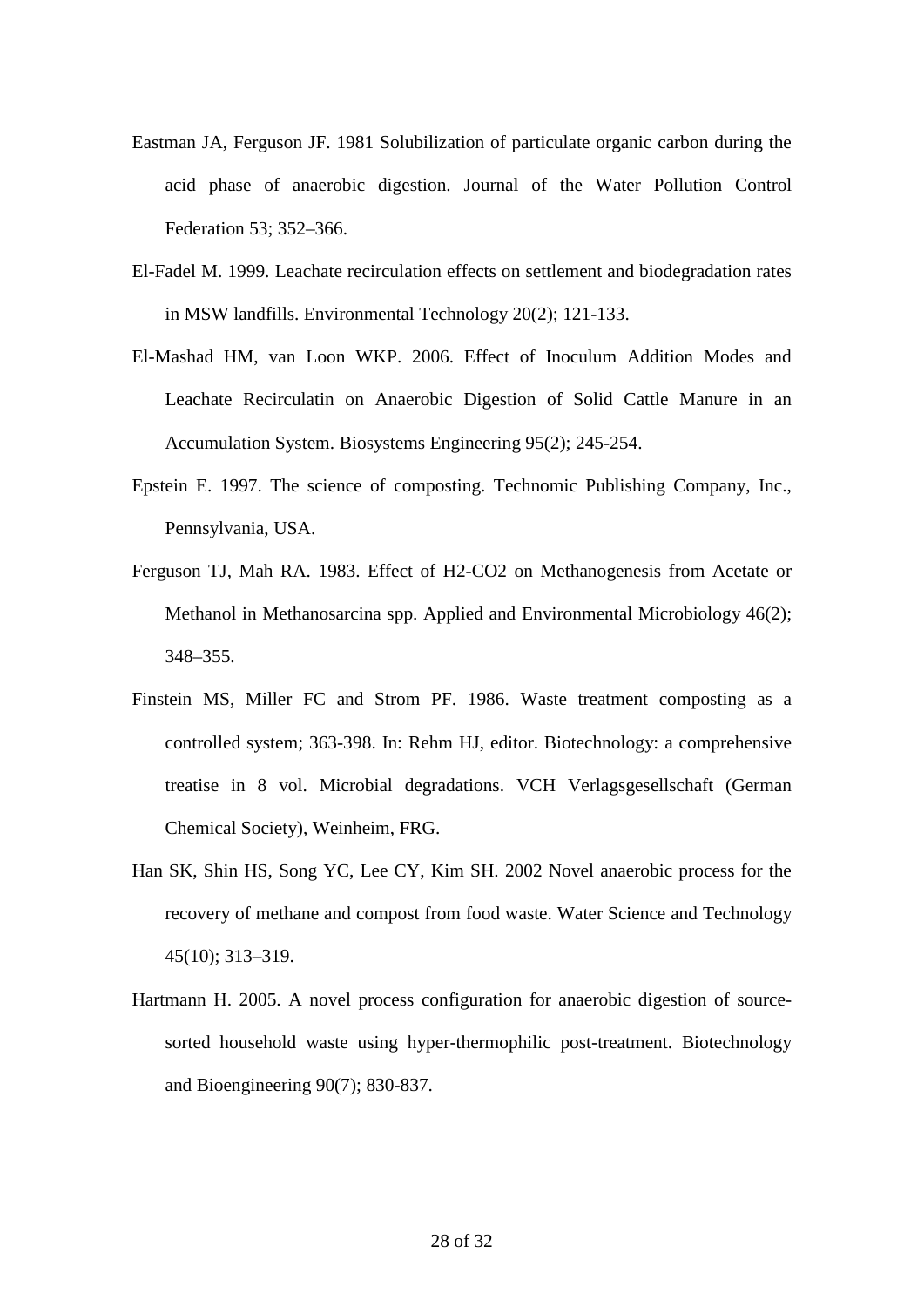- [Hasegawa](http://www.sciencedirect.com/science?_ob=ArticleURL&_udi=B6V24-401HDXD-2&_user=917906&_coverDate=08%2F31%2F2000&_rdoc=1&_fmt=&_orig=search&_sort=d&view=c&_acct=C000047999&_version=1&_urlVersion=0&_userid=917906&md5=8b5251479d645cdb18f45c621ea26d43#bbib43#) S. and Katsura K. 1999. Solubilization of organic sludge by thermophilic aerobic bacteria as a pre-treatment for an anaerobic digestion. In: Mata-Alvarez J, Tilche A, Cecchi F, editors. Proceedings of the Second International Symposium on Anaerobic Digestion of Solid Wastes, Barcelona, vol. 1; 145–152.
- Jäckel U, Thummes K, Kämpfer P. 2005. Thermophilic methane production and oxidation in compost. FEMS Microbiology Ecology 52 (2); 175-184.
- Jokela JPY, Rintala JA. 2003. Anaerobic solubilization of nitrogen from municipal solid waste. Reviews in Environmental Science and Biotechnology 2; 67–77.
- Key Note. 2007. Global Waste Management Market Assessment 2007. [Key Note](http://www.marketresearch.com/vendors/viewvendor.asp?vendorid=1458&xs=r&SID=99767488-393934813-310944541)  [Publications Ltd.](http://www.marketresearch.com/vendors/viewvendor.asp?vendorid=1458&xs=r&SID=99767488-393934813-310944541)
- Kim HI, Choi DY, Kim DH, Chung TH. 2005. Effect of pretreatment on acid fermentation of organic solid waste. Water Science & technology 52 (1-2); 153- 160.
- Kim YK, Kwak MS, Lee SB, Lee WH, Choi JW. 2002. Effects of Pretreatments on Thermophilic Aerobic Digestion. Journal of Environmental Engineering 128 (8); 755-763.
- Krzystek L, Ledakowicz S. Kahle H, Kaczorek K. 2001. Degradation of household biowaste in reactors. Journal of Biotechnology 92; 103-112.
- Lee MJ, Zinder SH. 1988. Hydrogen Partial Pressures in a Thermophilic Acetate-Oxidizing Methanogenic Coculture. Applied and Environmental Microbiology 54(6); 1457-1461.
- Ledakowicz S, Kaczorek K. 2002. Laboratory simulation of anaerobic digestion of municipal solid waste. Appropriate Environmental and Solid Waste Management and Technologies for Developing Countries, İstanbul; 1139–46.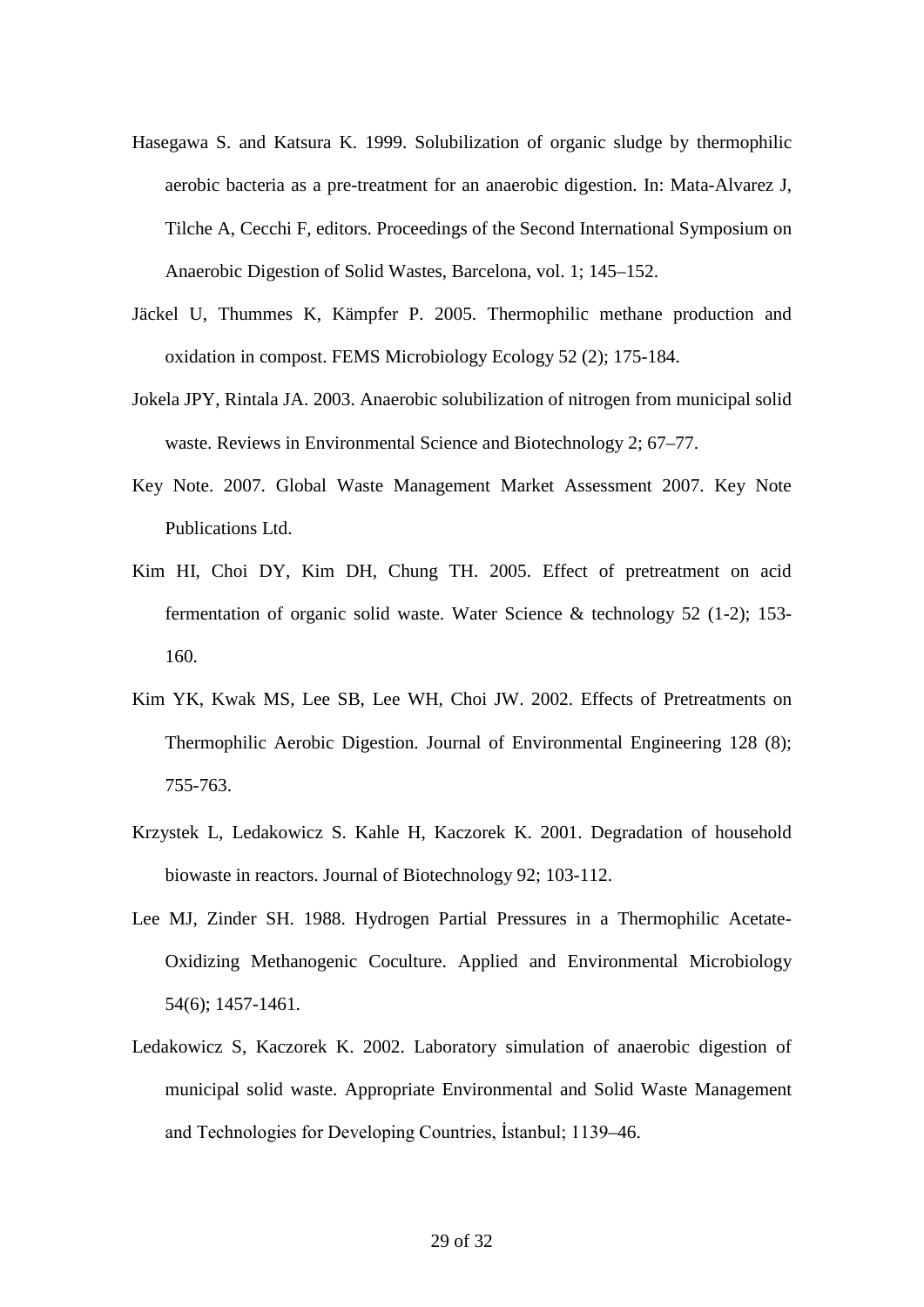- Lissens G, Vandevivere P, De Baere L, Biey E.M, Verstrae W. 2001. Solid waste digesters: process performance and practice for municipal solid waste digestion. Water Science & technology 44; 91–102.
- Maroun R, and Fadel ME. 2007. Start-up of Anaerobic Digestion of Source-Sorted Organic Municipal Solid Waste in the Absence of Classical Inocula. Environmental Science & Technology 41(19); 6808-6814.
- Mata-Alvarez J, Macé S, Llabrés P. 2000. Anaerobic digestion of organic solid wastes. An overview of research achievements and perspectives. Bioresource Technology 74(11)**;** 3–16.
- Miah MS, Tada C, Yang Y, Sawayama S. 2005. Aerobic thermophilic bacteria enhance biogas production. Journal of Material Cycles and Waste Management 7(1); 48-54.
- Napharatana A, Pullammanappallil P, Clarke W. 2007. Kinetics and dynamic modelling of batch anaerobic digestion of municipal solid waste in a stirred reactor. Waste management 27; 595-603.
- [Nimmrichter](http://www.sciencedirect.com/science?_ob=ArticleURL&_udi=B6V24-4BP9J46-3&_user=917906&_coverDate=09%2F30%2F2004&_rdoc=1&_fmt=&_orig=search&_sort=d&view=c&_acct=C000047999&_version=1&_urlVersion=0&_userid=917906&md5=b1452b245a5d69e08acb7dcdf2993cea#bbib18#) R, Kübler H. 1999. Biogas yield of thermophilic and mesophilic anaerobic digestion of the organic fraction of municipal solid waste. In: Mata-Alvarez J, Tilche A, Cecchi F, editors. Proceedings of the Second International Symposium on Anaerobic Digestion of Solid Wastes, Barcelona, vol. 1; 369–374.
- Nguyen PHL, Kuruparan P, Visvanathan C. 2007. Anaerobic digestion of municipal solid waste as a treatment prior to landfill. Bioresource Technology 98(2); 380-387.
- O'Keefe DM, Chynoweth DP. 2000. Influence of phase separation, leachate recycle and aeration on treatment of municipal solid waste in simulated landfill cells. Bioresource Technology 72(1); 55-66.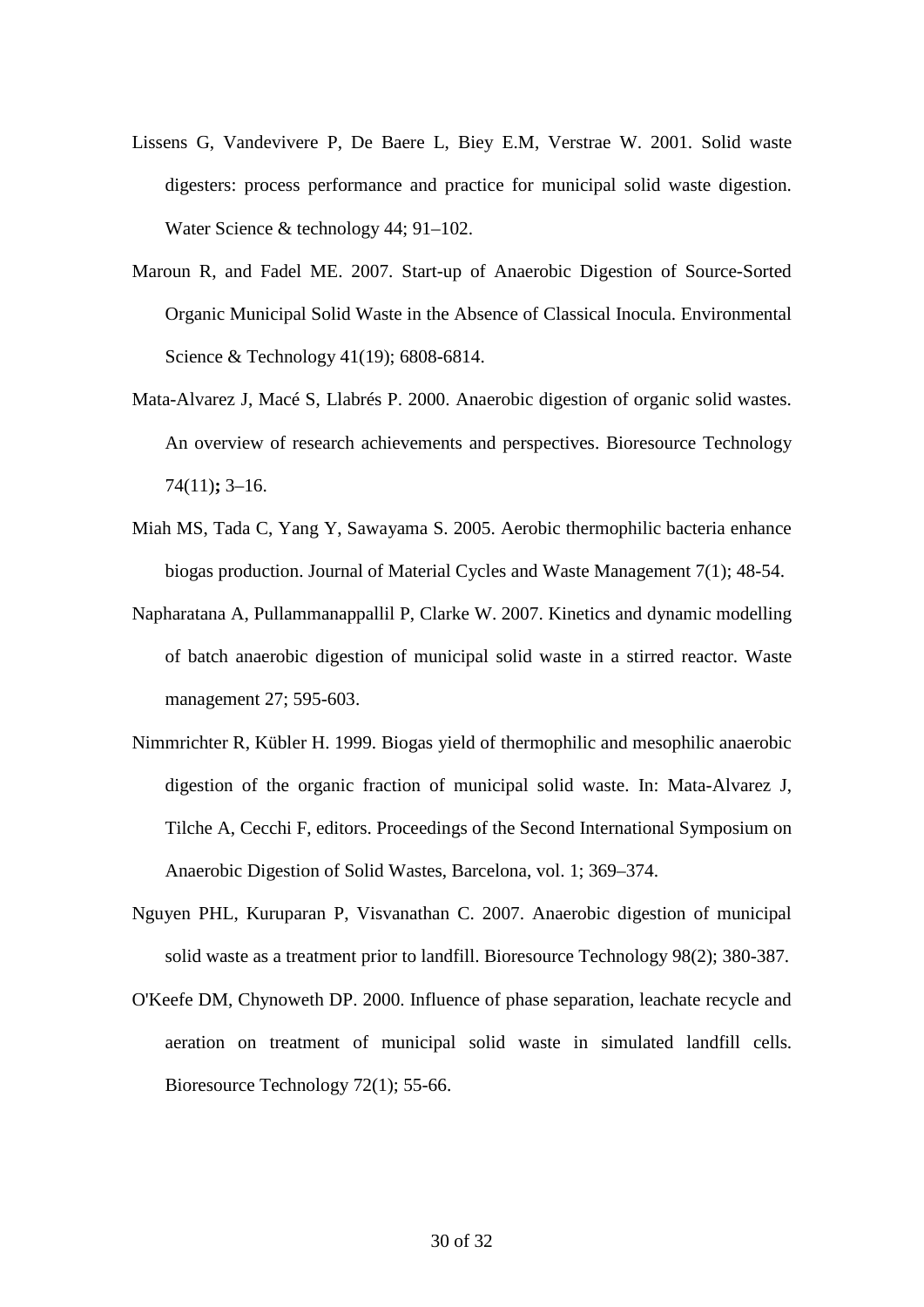- Osunadea JA, Adekalua KO, Ogunjimia LO. 2008. Nitrogen loss in chicken litter compost as affected by carbon to nitrogen ratio and turning frequency, Bioresource Technology 99(16); 7495-7503.
- Parawira W, Read JS, Mattiasson B. 2004. Volatile fatty acid production during anaerobic mesophilic digestion of solid potato waste. Journal of Chemical Technology & Biotechnology 79(7); 673-677.
- Rao MS, Singh SP, Singh AK, Sodha M. 2000. Bioenergy conversion studies of the organic fraction of MSW: assessment of ultimate bioenergy production potential of municipal garbage. Applied Energy 66; 75–87.
- Sánchez-Monedero MA, Roig A, Paredes C, Bernal MP. 2001 Nitrogen transformation during organic waste composting by the Rutgers system and its effects on pH, EC and maturity of the composting mixtures. Bioresource Technology78 (3); 301-308.
- Sinclair R, Kelleher M. 1995. Anaerobic digestion for household organics. Biocycle 36(4); 51-53.
- Sonakya V, Raizada N, Kalia VC. 2001. Microbial and enzymatic improvement of anaerobic digestion of waste biomass. Biotechnology Letters 23; 1463-1466.
- Sonia MT, Wan J, Tam N. 2001. Extracellular enzyme profiles during co-composting of poultry manure and yard trimmings. Process Biochemistry 36 (8-9); 813-820.
- Thummes K, Kämpfer P, Jäckel U. 2007a. Temporal change of composition and potential activity of the thermophilic archaeal community during the composting of organic material, Systematic and Applied Microbiology 30; 418-429.
- Thummes K, Schäfer J, Kämpfer P. 2007b. Thermophilic methanogenic Archaea in compost material: occurrence, persistence and possible mechanisms for their